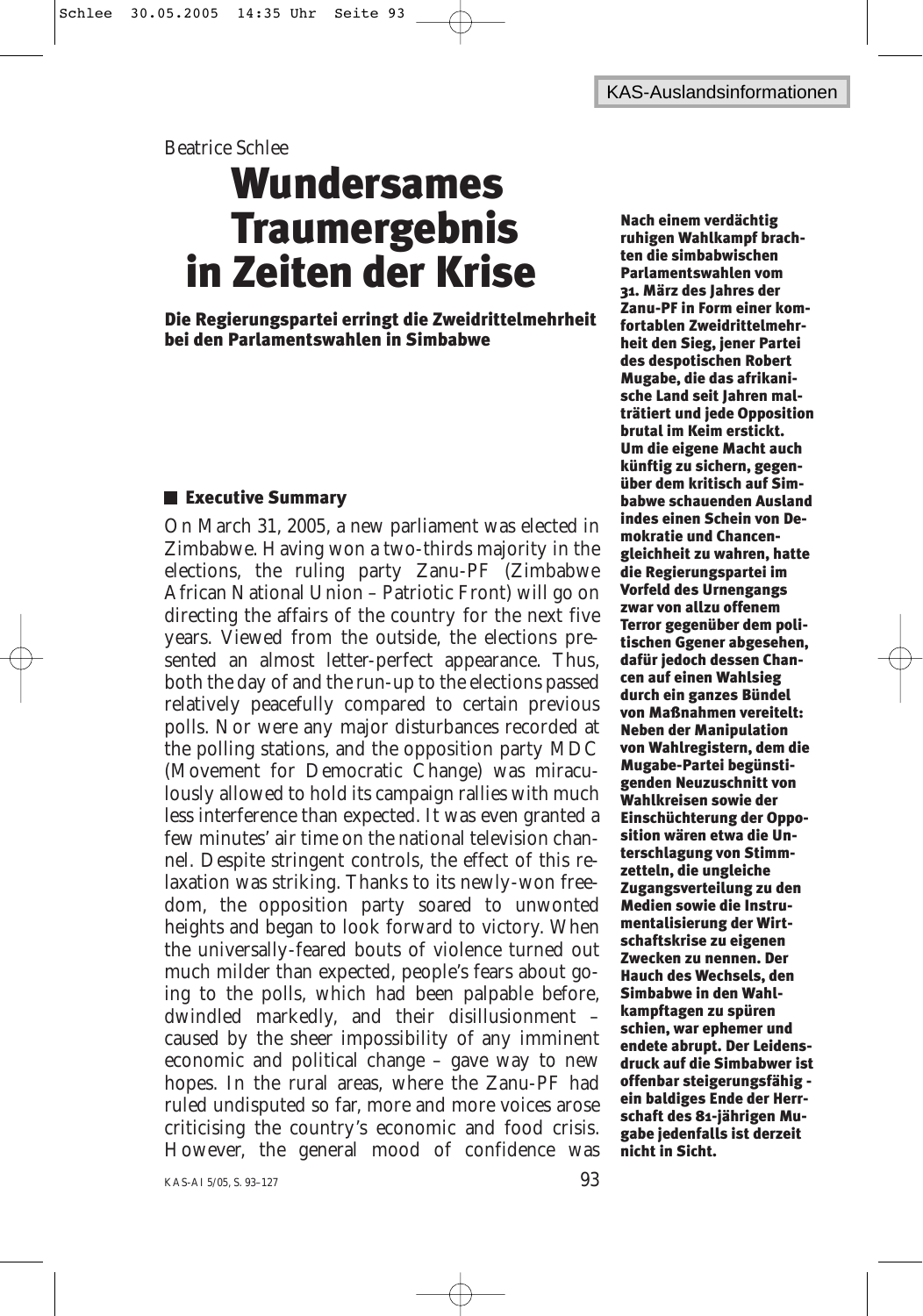blighted when the election results were published on April 1. Contrary to all general optimism, the government had achieved something that had been considered virtually impossible by many – a two-thirds majority. It was that majority which enabled the government to create the new office of prime minister without problems, giving the 81-year-old president, Robert Mugabe, a chance to retire in dignity. There is, however, a little exercise in mathematics that shows that this two-thirds majority was not won at the polls: Under the majority voting system that obtains in the country (winner takes all), the government won 78 seats, while the opposition party, MDC (Movement for Democratic Change) had to be content with 41. Despite the good returns of the government party, this is not a two-thirds majority. This came about only because, in addition to the 120 elected mandates, there are another 30 MPs in parliament who are appointed by the president at his discretion, who nominates traditional leaders, governors, and other important personalities, such as ministers without constituencies.

Robert Mugabe, who never relaxed his hold on the country after its independence in 1980, won a twofold victory in these elections: Not only did he reach his goal of achieving a two-thirds majority which will allow the Zanu-PF to change the constitution at will, he also gained some legitimacy on the international plane. At the very least, the assessments of the observer missions sent by the Southern African Development Community (SADC) and the African Union (AU) were largely positive. On the other hand, the more critical judgements of western countries which had not been invited to send observers might make it more difficult for the country to obtain economic aid from the World Bank and the IMF.

At all events, the questions remains how such a fantastic result could be achieved by a government that is responsible for an unemployment rate of 70 percent in a country where as many persons live on the poverty line and the official inflation rate exceeds 100 percent. A look behind the scenes shows that the list of ,irregularities' that occurred during the election period is long indeed: The newly-introduced ballot boxes were too transparent to safeguard the secrecy of the ballot; the ink used to prevent multiple voting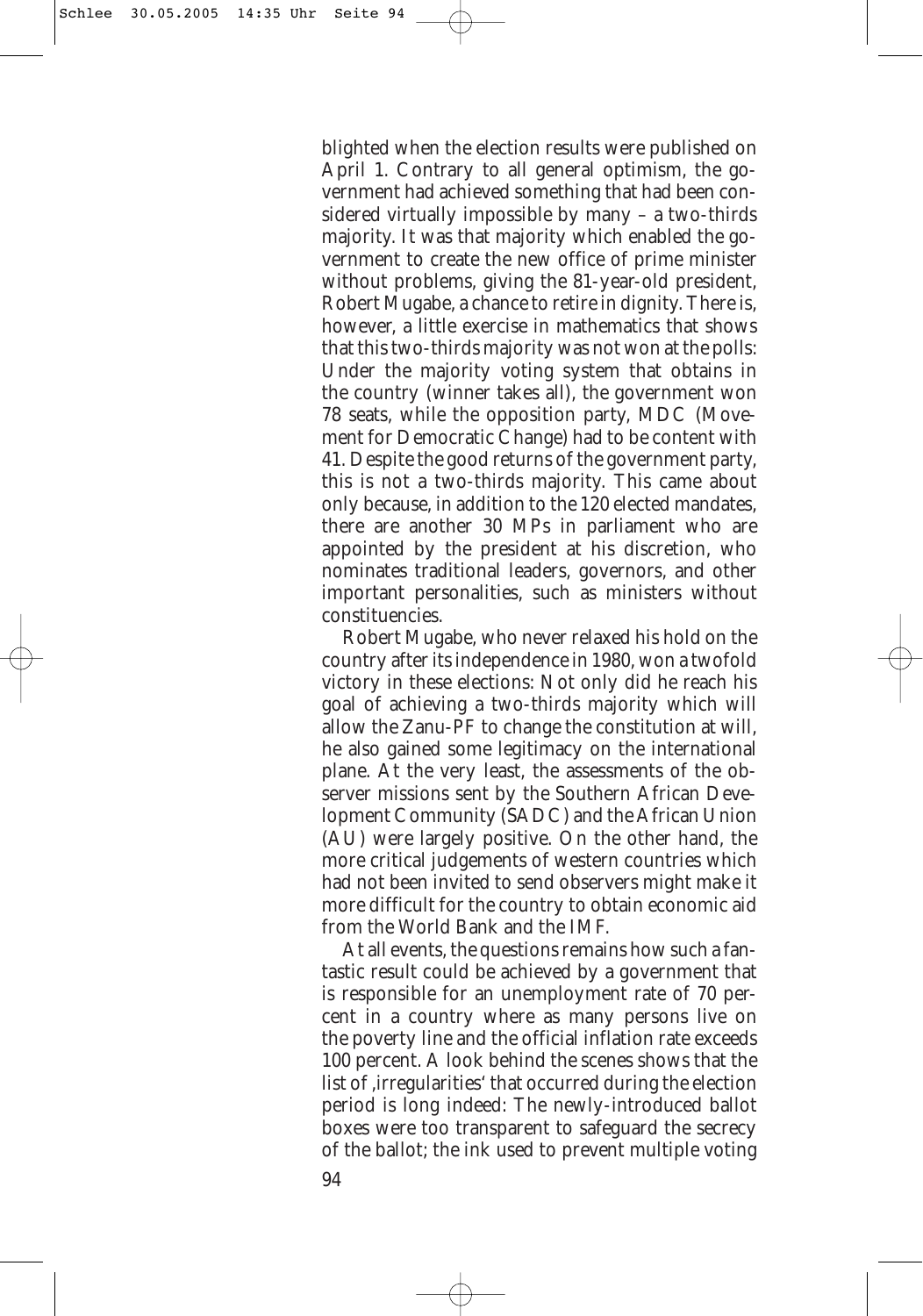only seemed to be indelible; and at 10 to 25 percent, the proportion of voters that were either turned away or assisted (despite a literacy rate of well above 90 percent) was excessive.

That the government party had prepared the elections down to the smallest detail, so that it was no longer necessary to use violence on the massive scale commonly applied in former elections, is demonstrated by the fact that the ,independent' electoral commission was manned exclusively by the president's henchmen; that the election register listed numerous ghost voters (some say it contained as many as one million dead persons out of 5.7 million registered voters), that constituencies were gerrymandered to favour the government party; and that voters were given entirely inadequate information although the election process had been changed fundamentally. These are the reasons why victory was certain before the day of the election arrived, so that only a few seriously believed in a change of government. This explains why many Zimbabweans remained emotionally detached from these elections, which they suffered through rather than looking forward to them feverishly.

Besides, the ruling party applied a carrot-and-stick strategy to exploit the food crisis as well as the political fear that is apparent throughout the country. At election rallies, voters were told that they would receive maize only if they voted for the Zanu-PF. In this, the party was aided and abetted by traditional leaders who double as opinion-leaders at the local level. Similar practices including the distribution of election bribes were reported from constituencies all over the country. Nor should the intimidation tactics of the Mugabe regime be underrated. First, the general atmosphere in all walks of life still is highly politicised and polarised. Whoever does not side with the government party is automatically regarded as an enemy and a traitor who must be confronted. Second, death threats, physical attacks, and random arrests of people suspected of siding with the opposition together with severe restrictions imposed on the freedom of opinion, movement, and association work wonders in a society like that of Zimbabwe. The years in which the opposition was fought with great brutality are still alive in the minds of the people. And the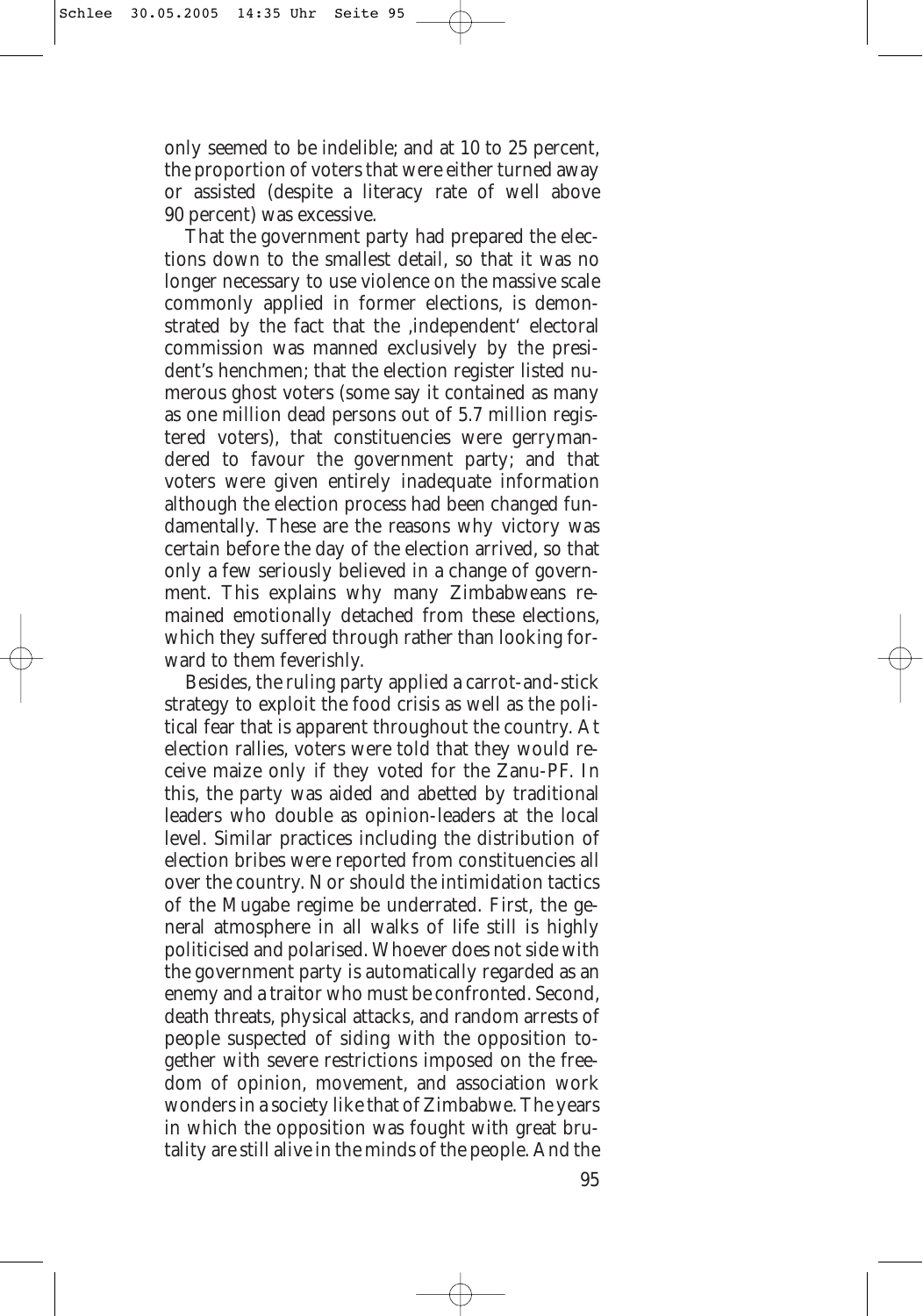same holds true for their memories of civil war and a massacre which is said to have claimed 20,000 victims among the country's second-largest ethnic group in the early '80s.

This explains why mass or even substantial demonstrations did not take place, although there were numerous indications that the election results had been manipulated. Neither the opposition nor civil-society organisations called for such demonstrations, well aware that the regime would react brutally, as it had so often announced it would before the elections. Nevertheless, the MDC once again decided to go to court, filing a suit for electoral fraud despite its experience with the last elections.

The danger of ,an authoritarian regime acquiring normality' (Brian Raftopolous) is evident. It appears that, in times of economic decline, people mainly have their own survival in mind, so that even political protagonists find it difficult to mobilise the population. Very probably, we will have a long time to wait for any political and economic change in Zimbabwe.

### Der internationale und innenpolitische Kontext der Wahlen

Ruhig, fast schon unheimlich ruhig, verliefen die Parlamentswahlen 2005 in Simbabwe. Damit hatte sich der Trend, der vielen Leuten bereits Wochen vor den Wahlen Kopfzerbrechen beschert hatte, bewahrheitet. Die politische Gewalt, die die Simbabwer nur allzu gut aus den Präsidentschafts- und Parlamentswahlen 2000 und 2002 kennen, ist nicht in der erwarteten Form eingetreten, ja sogar spürbar zurückgegangen. Überdeutlich wurde der bemühte Wille der Regierung, der Welt ein lupenreines Bild der Wahlen zu präsentieren. Denn primäres Ziel dieser Wahlen war nicht, die eigene Bevölkerung über die Regierungsführung der letzten Jahre abstimmen zu lassen. Vielmehr wurde darum gerungen, den Stempel "frei und fair" für diese Wahlen zu erhalten, um damit auf das internationale Parkett zurückkehren zu können. Insofern wurde "Legitimität" zum Schlüsselwort dieser Wahlen. Erst sie ermöglicht massive Wirtschaftshilfe von Weltbank und IWF (Internationaler Währungsfond), die die marode Wirtschaft des Landes vor dem Kollaps retten soll. Die internationale Anerken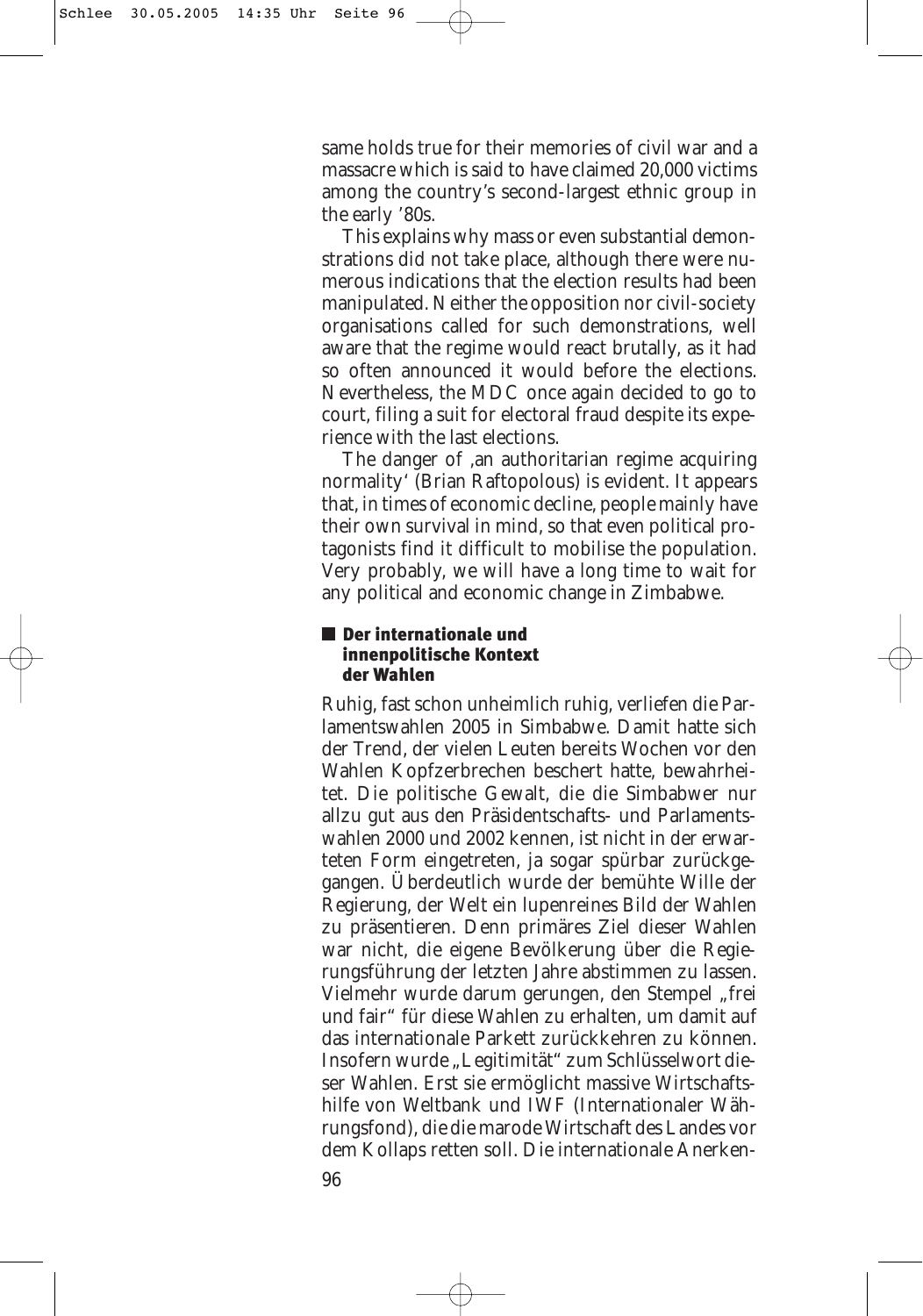nung war der Regierung unter Robert Mugabe seit der gescheiterten Landreform verloren gegangen, die 2000 ihren Anfang nahm und das Land in eine wirtschaftliche Talfahrt mit offenem Ende führte. Der Präsident verfolgte mit diesen Wahlen aber noch ein weiteres Ziel: Erst eine Zweidrittelmehrheit eröffnet die Möglichkeit, die Verfassung nach Belieben zu ändern und beispielsweise das Amt des Premierministers wieder einzuführen. Dieses würde Mugabe, der immer noch keinen geeigneten Nachfolger gefunden zu haben scheint, zumindest vordergründig einen würdevollen Abgang aus der Politik und lebenslange Immunität bescheren. Der inzwischen 81-jährige Präsident lenkt die Geschicke des Landes seit der Unabhängigkeit im Jahr 1980, zunächst in der Position des Premierministers und seit 1987 als Präsident. Ein weiteres Vorhaben der Regierung geht dahin, eine zweite Kammer einzurichten. Kritiker behaupten, dass sie vor allem als Ehrenloge für ältere Politiker dienen soll, die im unerbittlichen Machtkampf innerhalb der Partei gescheitert sind und versorgt werden müssen. Offiziell soll der Senat über die Konformität der Gesetzesvorschläge mit den simbabwischen Gesetzen wachen, eine Funktion, die bis dahin von einem Rechtssausschuss vorgenommen worden war, dessen Berichte jedoch zunehmend kritisch gegenüber den Gesetzesvorschlägen der Regierung ausgefallen waren. Die "demokratische Makulatur" nach aussen, die das Regime Mugabe auszeichnet, bietet zugleich den Vorteil, in Zeiten der knappen Kassen das Patronagesystem der Regierung aufrecht zu erhalten. Die Kosten des neuen Senats scheinen der Regierung kein Kopfzerbrechen zu bereiten, was erstaunlich ist, da bereits das Parlament mit knappen Ressourcen zu kämpfen hat und zum Teil nur aufgrund internationaler Hilfe mehr oder weniger operationabel ist.

Mit welcher Verhemenz der Wahlkampf geführt wurde, von dessen Erfolg die Erreichung der genannten Ziele abhing, zeigt eine Äußerung des Präsidenten kurz vor dem Wahltag: "If, as a black person, you vote for MDC (Movement for Democratic Change, Anm. d. Verf.), know that you are a sellout. You are a traitor of the revolutionary cause" ("Wenn Du als Schwarzer für MDC stimmst, musst Du Dir bewusst sein, dass Du ein Verräter bist. Du bist ein Verräter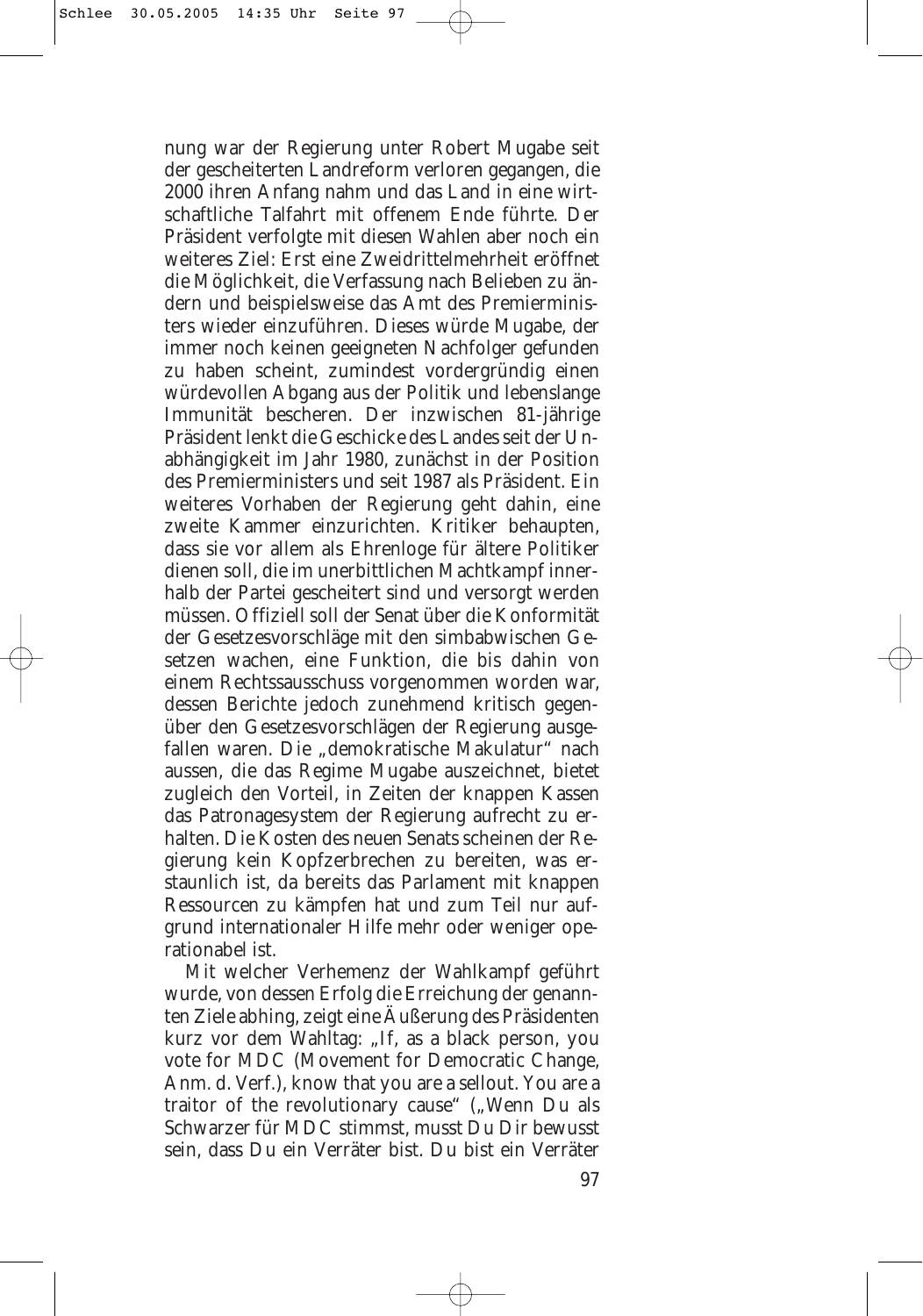- 1) Insgesamt sind 54 Frauen angetreten, von denen aber nur 20 erfolgreich waren. 14 der neuen Parlamentsabgeordneten gehören der Zanu-PF und sechs der MDC an. Damit wurde die angestrebte 30-Prozent-Repräsentation von Frauen noch lange nicht erreicht.
- 2) Insgesamt 17 Kandidaten waren als Unabhängige angetreten. Sie rekrutierten sich aus ehemaligen Zanu-PF- und MDC-Mitgliedern wie der einstigen Vorsitzenden der inzwischen aufgelösten Zimbabwe Union of Democrats (ZUD), Margret Dongo. Pro Kandidatur mussten Z\$ zwei Millionen (ca. 250 Euro) hinterlegt werden – für Kandidaten wie Parteien eine hohe Summe.
- 3) Diese Vorwürfe wurden in zahlreichen Berichten minutiös herausgearbeitet. Siehe Literaturverzeichnis.
- 4) Der offizielle Bericht der simbabwischen Wahlkommission ZEC (Zimbabwe Electoral Commission) zum Wahlverlauf liegt auch nach über einem Monat noch nicht vor. Die registrierten Wähler sind jedoch nicht mit den tatsächlichen Wählern gleichzusetzen. Siehe Wählerregister.

der Revolution", *The Herald*, 29.3. 2005). Äußerungen dieser Art gegen die einzig ernst zu nehmende Oppositionspartei MDC sind im hoch polarisierten und politisierten Klima Simbabwes keine Seltenheit. Die Wahlvorbereitungen der Regierungspartei Zanu-PF (Zimbabwe African National Union Patriotic Front) zielten eindeutig darauf ab, nicht noch einmal so ein Debakel wie bei den Wahlen 2000 und 2002 zu erleben. Damals kamen die Wahlergebnisse der Opposition denen der Zanu-PF gefährlich nahe – viele sprechen von einem Sieg der MDC, der nur durch Wahlbetrug abgewendet werden konnte.

Der 1. April 2005 bescherte der Regierungspartei dieses wundersame Traumergebnis einer Zweidrittelmehrheit. Die Regierungspartei Zanu-PF konnte nach dem im Land praktizierten Mehrheitswahlrecht "the winner takes all" (alles dem Gewinner) 78 Sitze – 15 Sitze mehr als 2002 – erringen, für die Opposition MDC blieben magere 41 Sitze übrig (siehe Anhang, Tabelle 3).<sup>1)</sup> Ein Sitz konnte vom ehemaligen Informationsminister Jonathan Moyo, bis vor kurzem eifrigster Verfechter und *spin doctor* des Mugabe-Regimes, als Unabhängiger errungen werden.<sup>2)</sup> Mitglieder der Opposition erlebten die Bekanntmachung der Ergebnisse als ein déja vu. Dennoch können nicht nur Parallelen zu früheren Wahlen gezogen werden. Dieses Mal verlor die Opposition 16 Sitze im Vergleich zu den letzten Parlamentswahlen. In Prozentzahlen ausgedrückt bedeutet dies gut 60 Prozent für die Zanu-PF und knapp 40 Prozent für die MDC. Damit hat die Opposition, verglichen mit den Parlamentswahlen von 2000, neun Prozent der Stimmen verloren, während die Zanu-PF gut 25 Prozent hinzugewinnen konnte (*Crisis* 14.4. 2005: 4). So die offiziellen Zahlen, laut der Opposition wurden jedoch auch die Wahlen von 2005 "gestohlen". Sie und Vertreter der Zivilgesellschaft gehen von Wahlfälschung und Manipulation im Vorfeld der Wahlen aus.3) Diesen Vorwürfen will der Artikel nachgehen.

Schätzungen zufolge gaben 2,7 der 5,7 Millionen registrierten Wähler ihre Stimme ab.4) Damit lag die Wahlbeteiligung zehn Prozent höher als 2000. Dies widerspricht auf den ersten Blick dem weit verbreiteten Eindruck von Apathie und Rückzug aus dem politischen Leben, den man in Simbabwe schnell gewinnen kann. Auffallend hier, dass die Wahlbeteiligung in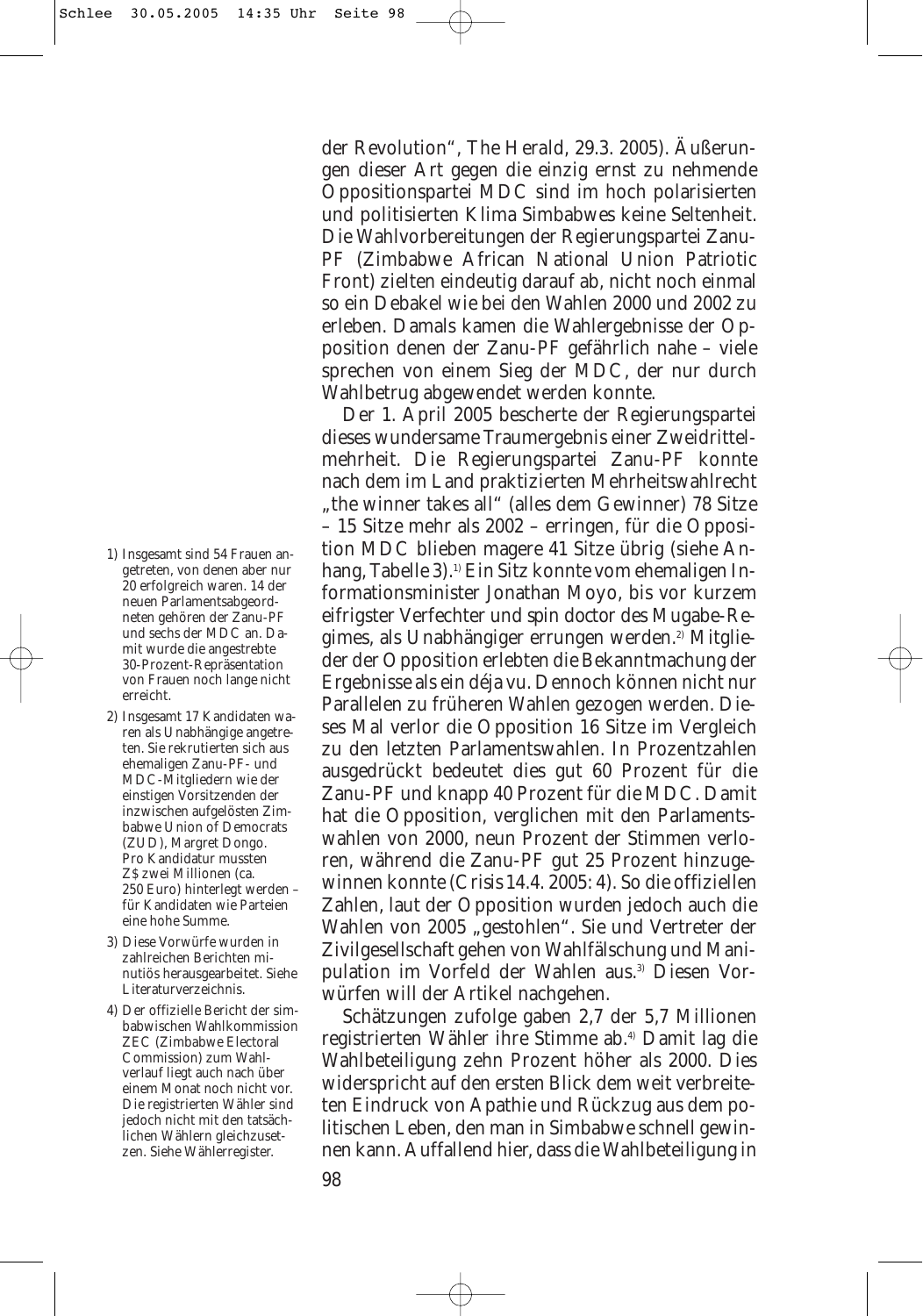den Städten geringer als auf dem Land ausfiel, was vermutlich auf die Desillusionierung der urbanen Bevölkerung zurückgeführt werden kann, die an keinen politischen Wandel durch Wahlen mehr glaubt. Dies trifft insbesondere auf die potenziellen Jungwähler zu, von denen zahlreiche von den Leistungen der MDC in den letzten Jahren, wie deren wankelmütiger Haltung – mal wollte sie an den Wahlen teilnehmen, dann wieder nicht – enttäuscht waren.

Zu erwarten ist in jedem Fall, dass die Regierung mit dieser satten Mehrheit problemlos ähnlich harsche und zweifelsfrei undemokratische Gesetzgebungen, wie sie in den letzten Monaten und Jahren im Parlament debattiert und meist verabschiedet wurden, durchsetzen kann. An dieser Stelle muss auf eine Besonderheit des simbabwischen Parlaments hingewiesen werden: Zu den 120 gewählten Parlamentariern kommen 30 nominierte Abgeordnete hinzu. Sie rekrutierten sich aus zehn traditionellen Führern, die auf lokaler Ebene über eine Machtbasis verfügen, aus den zehn Gouverneuren des Landes sowie aus Ministern ohne Wahlkreis und anderen Persönlichkeiten, die der Präsident für wert und wichtig genug befindet, im Parlament zu sitzen. Ohne dieses Privileg, das nach der Unabhängigkeit ursprünglich für die weiße Minderheit vorgesehen war, hätte die Regierungspartei trotz des guten Wahlergebnisses nicht die Zweidrittelmehrheit erringen können.

Die Wahlen am 31. März und die Verlautbarung der vorläufigen Ergebnisse am *fools day*, am 1. April, haben nicht zum Scherzen eingeladen. Neben der Niedergeschlagenheit und Depression wurden sofort Zweifel laut: Wie kann eine Regierung, die eine Arbeitslosigkeit von über 70 Prozent zu verantworten hat, in einem Land, in dem ebensoviele Personen an der Armutsgrenze leben, ein solches Traumergebnis erringen?

# ■ Die Vorwahlzeit

Die Vorwahlzeit war zur Überraschung vieler friedlich verlaufen. Waren noch bis vor kurzem Wahlen für die Simbabwer synonym mit politischer Gewalt, erlebten sie in den letzten Wochen eine Überraschung. Eine kontrollierte vorsichtige Öffnung der Medien – erstmals Wahlspots der Opposition im Fernsehen – sowie die Möglichkeit, Plakate der Op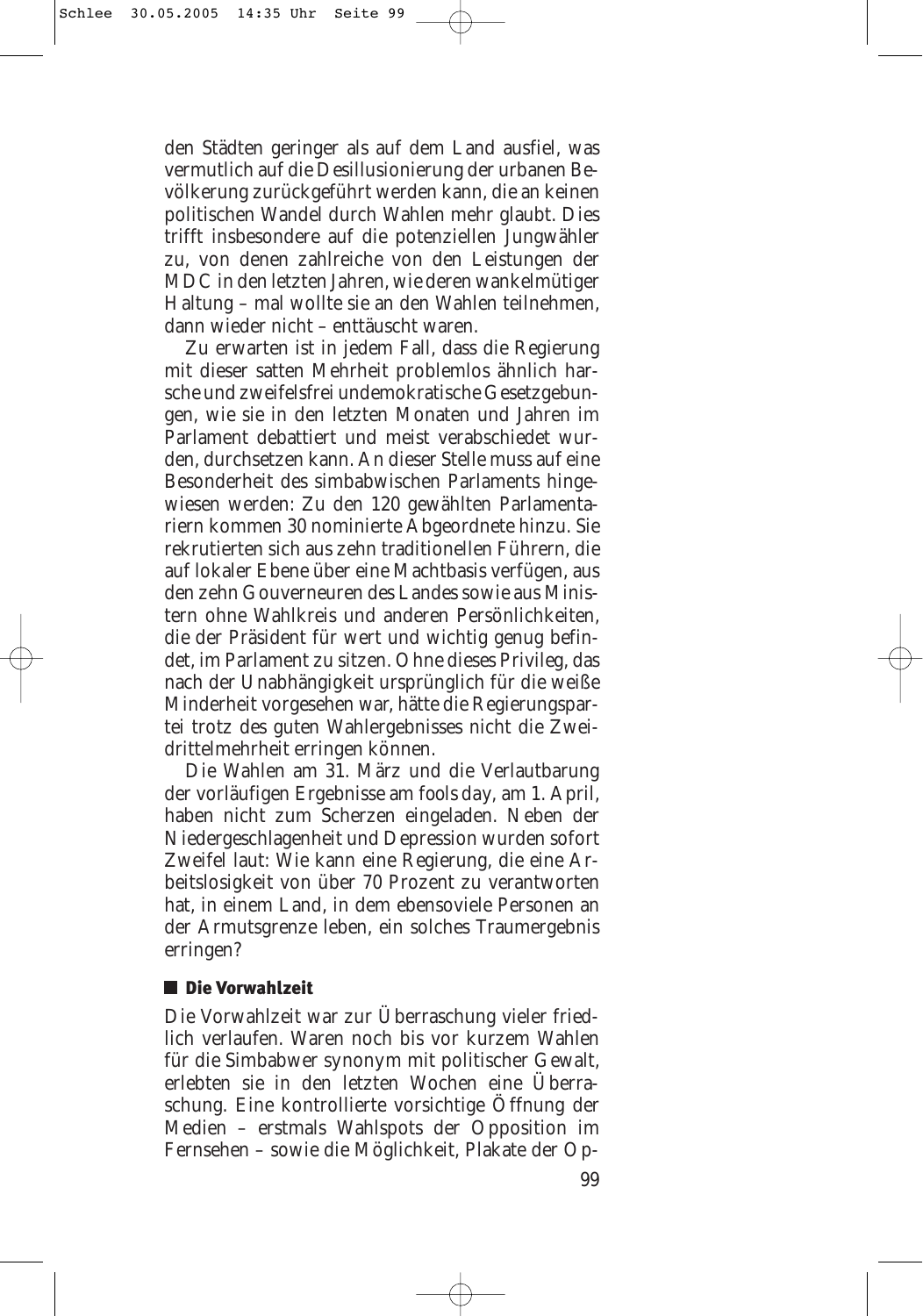position aufzuhängen, sich mit den, für die Oppositionspartei charakteristischen, rot-schwarzen T-Shirts auf die Straße zu trauen und die Abhaltung von Wahlkampfveranstaltungen der MDC selbst in ländlichen Gebieten – alles Wunderdinge, die bei früheren Wahlen undenkbar gewesen wären, sorgten für eine weitere Entspannung der Lage. Man konnte tatsächlich den Eindruck gewinnen, dass die Regierungspartei nicht mit den üblichen Methoden von Gewalt und Terror die Wahlen zu gewinnen gedachte. Nachdem die erwartete Gewalt ausblieb, fiel die mit Händen zu greifende Furcht und Anspannung im Vorfeld der Wahlen von der Bevölkerung ab.

Der für viele unverhofft erweiterte Freiraum bescherte der Opposition innerhalb weniger Wochen einen massiven Zulauf, der sie selbst in Erstaunen versetzte. Immer mehr Leute erklärten "we are fed up with this government" (wir haben die Nase voll von dieser Regierung). Die Apathie und Niedergeschlagenheit, die so viele Simbabwer kennzeichnet, schien vergessen. Erstmals seit Monaten kam wieder Bewegung in die Bevölkerung und Ansätze eines gemeinsamen Willens zur Veränderung waren erkennbar. Gehofft wurde auf einen politischen Wandel, von dem sich die meisten Nahrungsmittelsicherheit, sinkende Preise und eine Abschaffung der Schulgebühren versprachen. Dass hierbei die MDC kräftig nachgeholfen und vielerorts allzu hochgesteckte Erwartungen geschürt hat, ist unbestritten.

Kurz, ein Windhauch der Veränderung war im ganzen Land spürbar und viele ließen sich nur allzu gerne von diesem kurzen Schwindel erfassen. Sätze wie "We will be free" (Wir werden frei sein) und "we are now mature for independence" (Wir sind jetzt reif für die Unabhängigkeit) wurden mit einer Überzeugungskraft völlig unangefochten von allen Einwänden vorgebracht. Dass beispielsweise die Chancen der Opposition, die Zweidrittelmehrheit zu gewinnen, bereits aufgrund des Vorrechts des Präsidenten, 30 Parlamentarier zu nominieren, verschwindend gering sind, oder Manipulationsvorfälle bereits für frühere Wahlen bekannt waren, wurde einfach verdrängt. Verzweifelt glaubten viele an einen Wandel jetzt und gleich, und griffen nach jedem Strohhalm, wenn er nur einen Ausweg aus der wirtschaftlichen Not versprach. Kaum verwunderlich bei astrono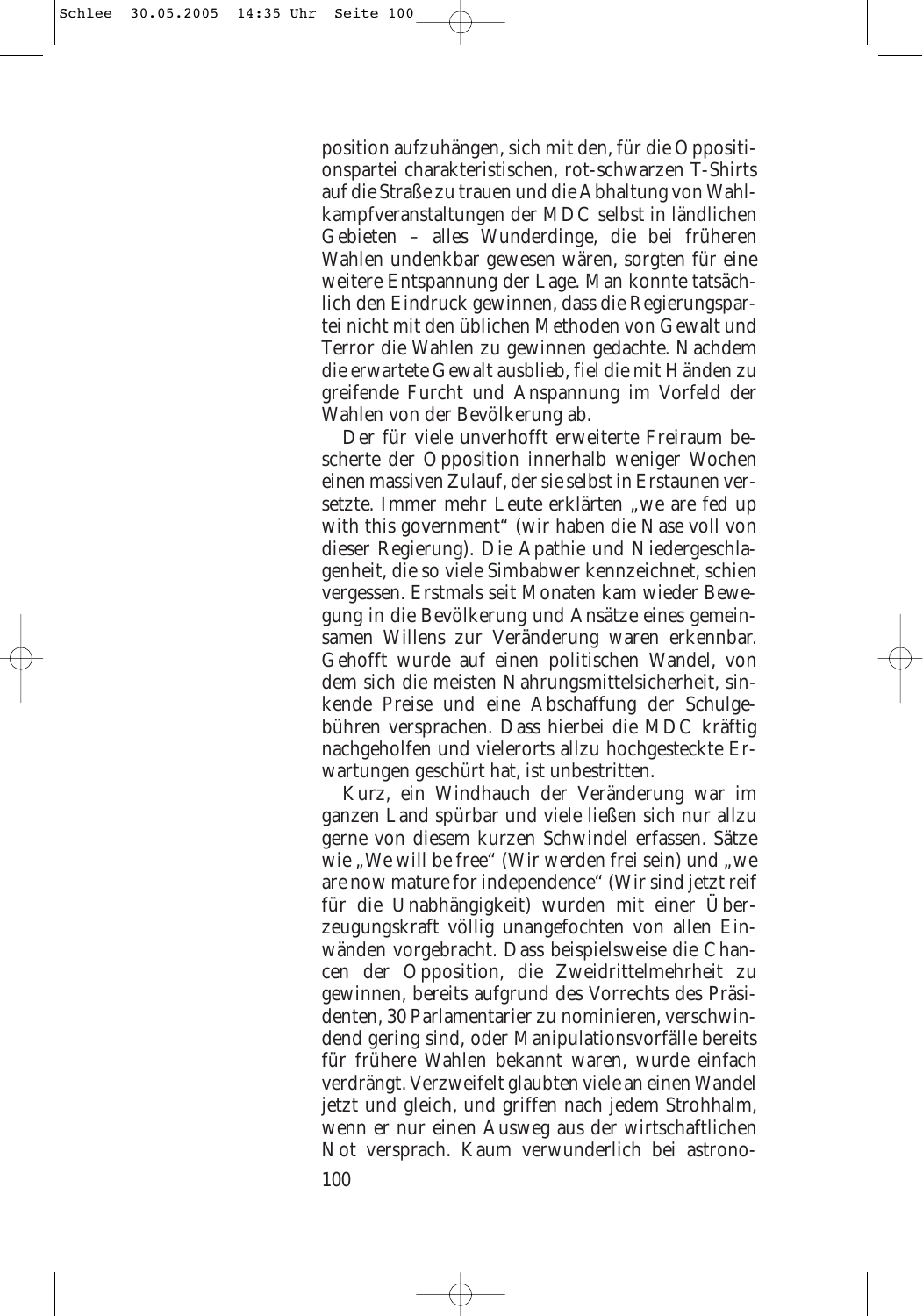misch ansteigenden Preisen (selbst die offizielle Inflation liegt bei über 100 Prozent), die es für immer mehr Menschen fast unmöglich macht, Nahrungsmittel, Mieten oder Schulgelder zu bezahlen.

Der offen geäußerte Unmut ist insofern erstaunlich, als die Regierung insbesondere seit 2000 alle Macht- und Repressionshebel in Bewegung gesetzt hat, um die Bevölkerung einzuschüchtern und auf den politischen Mainstream zu polen. Erfolgreich in dieser Hinsicht war die massive Propaganda à la Jonathan Moyo (Informationsminister bis kurz vor den Wahlen, auch der "simbabwische Goebbels" genannt): Laut Afrobarometer von 2004 haben über vier Fünftel (83 Prozent) der Bevölkerung Angst, ihre politische Meinung zu äußern.<sup>5)</sup> Ebenso weist der Wahlbericht der National Constitutional Assembly (NCA) vom April 2005 darauf hin, dass knapp 90 Prozent der Bürger sich nicht frei fühlen, ihre politische Meinung zu äußern.<sup>6)</sup> Dies berichten vor allem MDC-Unterstützer (60 Prozent), während der Anteil der Zanu-PF-Sympathisanten nicht einmal zehn Prozent erreicht (NCA: Final Report: 7).<sup>7)</sup>

Und doch scheint auch eine noch so perfekte und perfide Propaganda beim Thema Nahrungsmittel und Hunger an ihre Grenzen gekommen zu sein. Ausbleibender Regen, die verfehlte Landreform, deren Misslingen allmählich sogar die Regierung selbst eingesteht und der erzwungene Rückzug der ausländischen Nahrungsmittelhilfe haben Simbabwe an den Rand einer humanitären Katastrophe gebracht, was auch durch die beste Propaganda nicht mehr abgestritten werden konnte.

# **■ Der Wahltag**

Nach außen hin verliefen die Wahlen am 31. März nahezu vorbildlich:8) Ruhe auf den Straßen, keine größeren Zwischenfälle in den Wahllokalen, nur mancherorts lange Schlangen, die sich jedoch meist um die Mittagszeit aufgelöst hatten. Leider ließen sich manche aus der Erfahrung der letzten Wahlen, wo viele zwölf Stunden lang angestanden hatten, davon abschrecken und gingen noch vor der Stimmabgabe wieder nach Hause.<sup>9)</sup> Alles jedoch kein Vergleich zu den Wahlen 2000 und 2002, als nicht nur die Schlangen länger waren, sondern die Vorwahlzeit wie der Wahltag von politischer Gewalt und massiver Mili-

- 5) Afrobarometer 2004: 24. Auf die Frage ..In this country, how often do people have to be careful about what they say about politics" ("Wie oft müssen Leute in diesem Land vorsichtig bei politischen Äußerungen sein?") antwortete knapp ein Viertel der Befragten, dass sie oft aufpassen, bei dem, was sie sagen, und 60 Prozent gaben an, dass sie bei politischen Äußerungen immer vorsichtig sind. Im Afrobarometer wird dieses Phänomen als politische Furcht beschrieben. Besonders ausgeprägt scheint dieses Muster in Mashonaland Central zu sein.
- 6) National Constitutional Assembly (NCA). The 2005 Parliamentary Election. Flawed, unfree and unfair! (S. 21). Grundlage des Berichts sind standardisierte Fragebögen, die im ganzen Land verteilt worden waren. Insgesamt 383 Berichte flossen in die Analyse ein, durchschnittlich drei pro Wahlkreis. Bis auf Manicaland wurden alle Provinzen abgedeckt.
- 7) Die Zahl derjenigen, die nicht die Zeitung ihrer Wahl lesen können, beläuft sich bei den Anhängern der MDC auf 40 Prozent (NCA, Final Report: 7).
- 8) Der Artikel stützt sich weitgehend auf die gut recherchierten Wahlberichte der größeren Nichtregierungsorganisationen, für deren Angaben jedoch keine Gewähr gegeben werden kann.
- 9) Viele waren aufgrund früherer Erfahrungen bereits um 3.00 Uhr morgens zum Wahllokal gekommen. Beobachter der Zimbabwe Lawyers for Human Rights (ZLHR) baten bei der Electoral Supervisory Commission um Unterstützung, damit bei langen Schlangen den Wählern alternative Wahlstationen genannt wurden. Diese Hilfe wurde jedoch verweigert. (ZLRH Report: 46).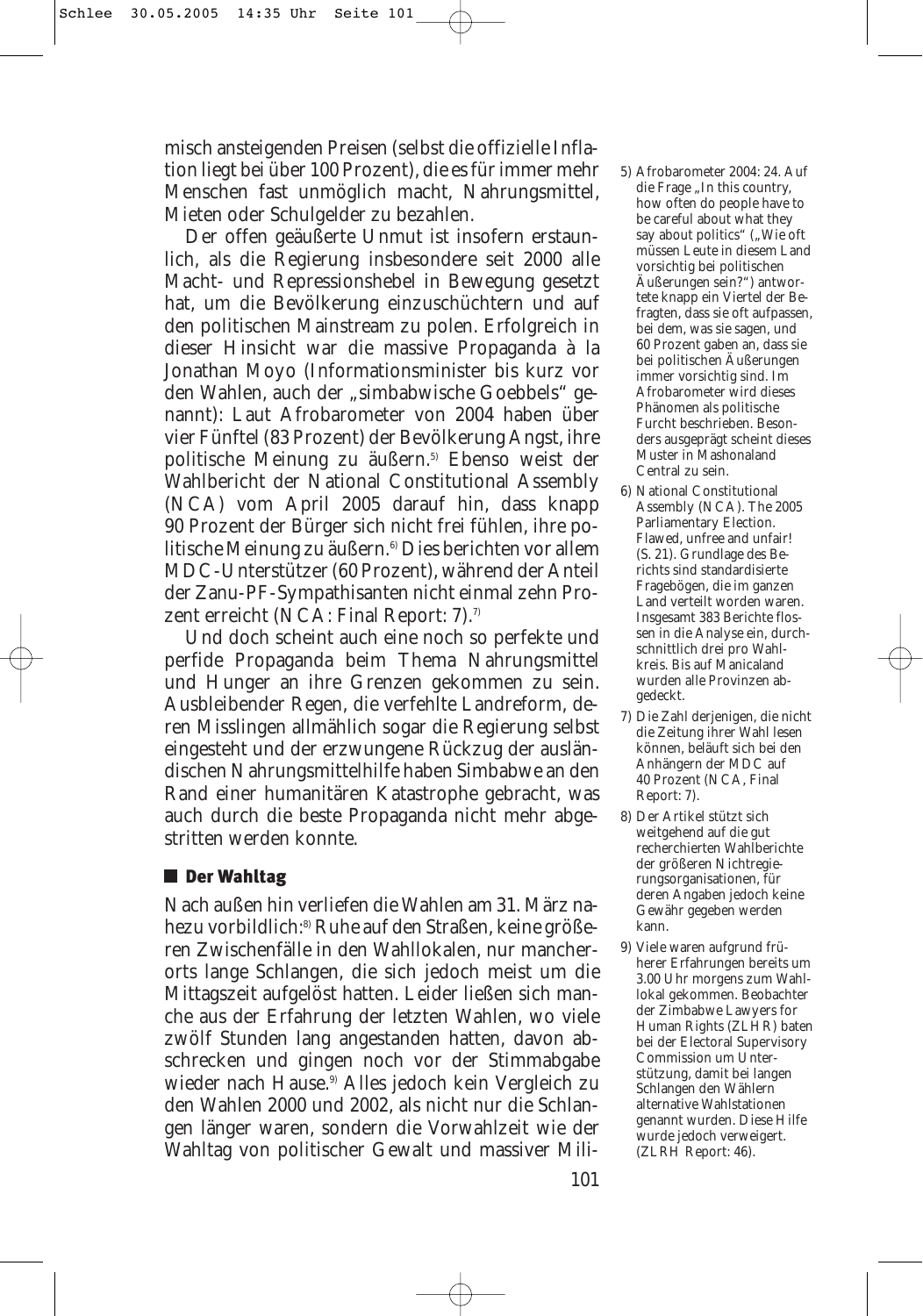- 10) Die SADC-Wahlbeobachtermission wurde nicht, wie in den SADC-Richtlinien vorgeschrieben, 90 Tage vor dem Wahltermin eingeladen, sondern befand sich erst seit dem 16. März im Land.
- 11) Zimbabwe Election Support Network (ZESN): *Report on the Zimbabwe's 2005 General Election. Final Copy.* April 2005, 26. ZESN ist einer der größten NROS im Land. Die vor Ort ansässigen Botschaften hatten nur einen Beobachterstatus, für dessen Erhalt sie 300 US-Dollar pro Person, weitaus mehr als die afrikanischen Beobachter, zahlen mussten.
- 12) ZESN konnte für die insgesamt 8265 Wahllokale 240 Langzeit- und 6000 Kurzzeitbeobachter akkreditieren. 16 der ZESN-Wahlbeobachter wurde zunächst der Zutritt zu den Wahllokalen in Harare, Masvingo, den Konfliktherd Mashonaland East und die MDC-Hochburg Matabeleland North verwehrt, so dass sie sich nicht davon überzeugen konnten, dass die Wahlurnen vor der Öffnung der Lokale leer waren (ZESN Report: 40). Einer der Beobachter wurde verhaftet, als es zur Auszählung der Stimmen kam, einem anderen wurde erklärt, er hätte jetzt genug beobachtet und solle gehen. (ZLHR Report: 47).
- 13) ZESN berichtet für zehn Wahlstationen über Fälle von Einschüchterungen und Störungen (ZESN Report: 40). "Kriegsveteranen" sollen in zwei Wahlkreisen für Unruhen und Gewalt gesorgt haben. Ein Journalist wurde deportiert, weil er nach der Wahl Interviews mit Landarbeitern gemacht hatte, zwei andere wurden verhaftet, da sie keine Akkreditierung vorweisen konnten. Wahlbeobachter auch des diplomatischen Corps wurden außerdem unnötig lange mit fadenscheinigen Argumenten nach der Auszählung der Stimmen im Wahllokal aufgehal-

tärpräsenz geprägt war. Demzufolge fielen die Stellungnahmen der internationalen Wahlmissionen positiv aus:

Die Southern African Development Community (SADC) gratulierte der simbabwischen Bevölkerung zur Abhaltung "friedlicher, wahrhaftiger und würdiger Wahlen" (Statement SADC: 1). Der Afrikanischen Union (AU) zufolge wurden die Wahlen "in einer friedlichen und geordneten Weise durchgeführt und die Vorbereitungen zur Wahl machten es für die Wähler möglich, frei ihren Wunschkandidaten in geheimer Wahl zu wählen" (Statement AU: 2).

Schätzungsweise 500 internationale Wahlbeobachter waren im Land, die größten Teams von der SADC, der südafrikanischen Regierung und dem südafrikanischen Parlament.10) Zu den handverlesenen Gästen zählten auch die Afrikanische Union, Malawi, Botswana, Iran und Russland – ein Zeichen der neuen "Look East Policy" der Regierung, die sich zunehmend dem Osten zuwendet und dem Westen den Rücken zukehrt.11) Zur offiziellen Wahlbeobachtung nicht zugelassen wurden Vertreter der EU, was angesichts der Anti-Blair-Kampagne, unter der die Regierung sogar die diesjährigen Wahlen stellte, kaum jemanden wunderte. Allerdings wurde der Zutritt auch dem renommierten Electoral Institute for Southern Africa (EISA) und dem SADC Parliamentary Forum verwehrt. Um die 8000 lokale Beobachter waren gegen ein recht hohes Honorar für die zahlreichen Wahllokale ernannt worden.<sup>12)</sup>

Insofern ein Erfolg für die simbabwische Regierung. Doch was spielte sich hinter den Kulissen ab? Wie frei und fair waren die Wahlen tatsächlich?

Unter der allzuglatten Oberfläche haben sich sowohl am Wahltag als auch in der Vorwahlzeit Vorfälle zugetragen, die bedenklich stimmen.<sup>13)</sup> Vor allem folgende Unregelmäßigkeiten des Wahlablaufs fallen ins Auge:

Erstens die hohe Zahl abgewiesener Wähler und assistierter Wähler, zweitens die technischen Mängel. Laut ZESN (Zimbabwe Election Support Network), der größten Nichtregierungsorganisation (NRO), die in die Vorbereitung der Wahlen involviert war, wurden zehn Prozent bis 25 Prozent der Wahlwilligen an den Wahllokalen abgewiesen (siehe Anhang, Tabelle 4). Als Gründe wurden ungültige Papiere, Probleme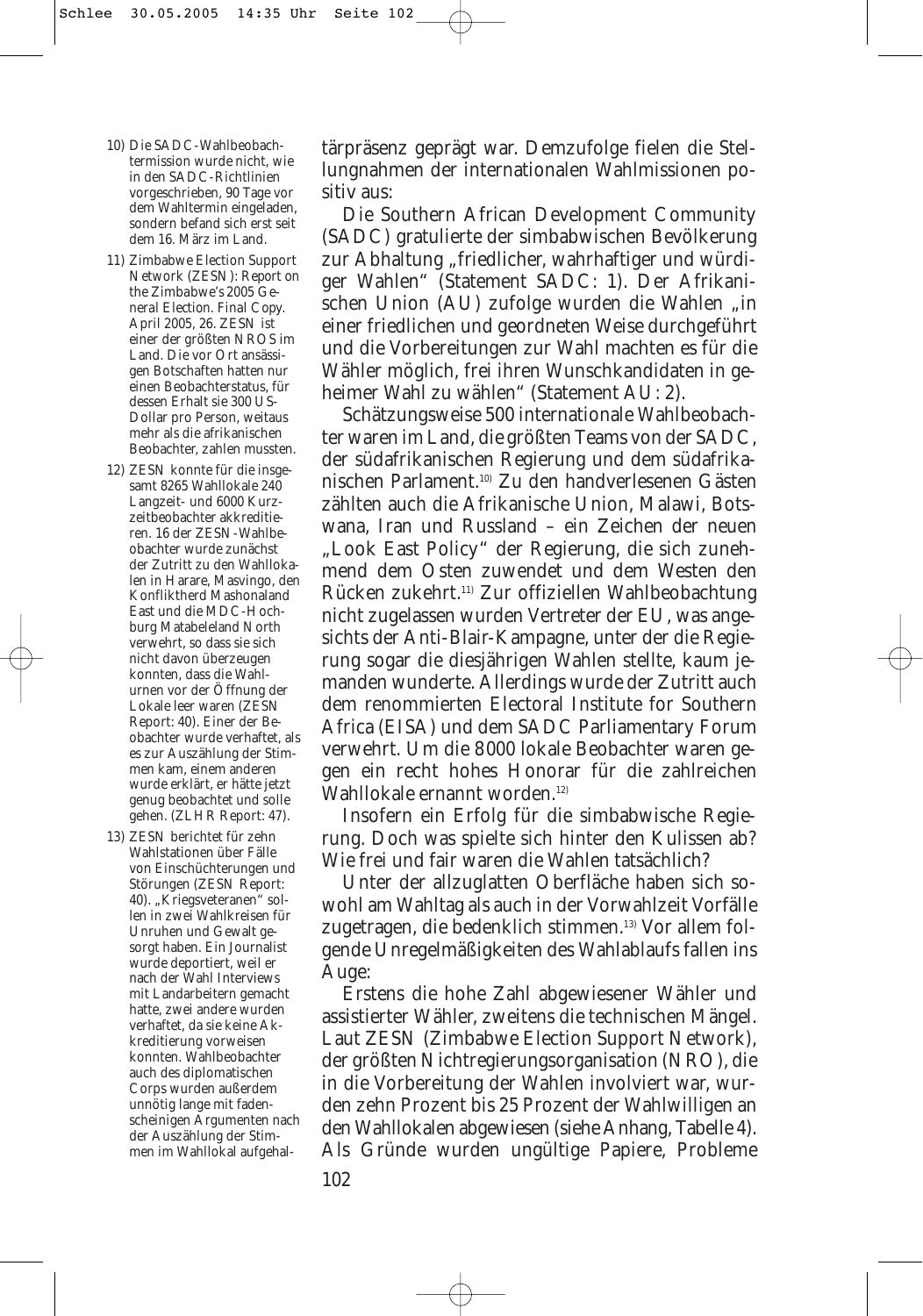beim Nachweis der simbabwischen Staatsangehörigkeit, Anfrage im falschen Wahlkreis und der im Wahlregister nicht auffindbare Name genannt. Mitverantwortlich für die hohe Zahl war die späte Bekanntmachung der Wahllokale. Gerade im ländlichen Raum konnte die Liste aufgrund von Kommunikationsschwierigkeiten nicht ausreichend verbreitet werden.14) Hinzu kam die Neueinteilung der Wahlkreise, die für viel Konfusion sorgte (siehe weiter unten). Auffällig war jedoch, dass sich unter den Abgewiesenen vor allem junge Leute aus den Städten befanden, von denen gemeinhin angenommen wird, dass sie für die Opposition stimmen. Gleiches widerfuhr Anhängern der MDC, deren politische Präferenzen öffentlich bekannt sind. Und dies, obwohl einige von ihnen selbst wenige Wochen zuvor die Wählerliste inspiziert hatten, um sicherzugehen, dass ihr Name auf der Liste stehe und sie nicht, wie 2000 und 2002 oft geschehen, am Wahltag abgewiesen würden. Nur wer den Mut hatte zu insistieren und sich externe Unterstützung holte, fand seinen Namen auf einmal doch auf der Wählerliste. Bemerkenswert in diesem Zusammenhang: Die Anzahl der Abgewiesenen in einigen Wahlkreisen entspricht ungefähr dem Stimmenvorsprung der Zanu-PF gegenüber der MDC. So beispielsweise in Makoni East, wo die Zanu-PF mit 9201 Stimmen gegenüber der MDC mit 7708 Stimmen gewann. Abgewiesene Wähler: 2223 (ZESN Statement: 2.4.2005).

Hoch auch die Zahl der Wähler, die bei der Stimmabgabe unterstützt werden mussten (meist ältere Leute oder Personen mit geringer Bildung). Dies ist insofern befremdlich, als Simbabwe zum einen immer noch, trotz sinkender Investitionen im Bildungsbereich, über eine im afrikanischen Vergleich hohe Alphabetisierungsrate von gut 90 Prozent verfügt<sup>15)</sup>. Zum anderen wurde die "Hilfe" meist von Anhängern der Regierungspartei und nicht von Personen ihres Vertrauens geleistet, was eine Manipulation der Stimmabgabe nicht ausschließt.Weitere Rätsel gibt die Zahl der ungültigen Wahlzettel auf, sie entspricht Schätzungen zufolge in etwa der Bevölkerung von zwei Wahlkreisen. Und das in einem Land, in dem nicht zum ersten Mal gewählt wurde (ca. 60000, ZESN Report: 42)! Was zweitens die technischen Mängel anbetrifft**,** so waren Teile der für die Wahlen erforderli-

ten. Andere, unter ihnen sogar Kandidaten, konnten bei der Überprüfung der Ergebnisse vor ihrer Weitergabe an höhere Stellen nicht anwesend sein, weil seitens der Wahlkommissare wissentlich eine Desinformationspolitik betrieben wurde (ZLHR Report: 48).

- 14) Laut Wahlgesetz muss die Liste der Wahllokale mindestens 14 Tage vor dem Wahltermin veröffentlicht werden, diese Bedingung wurde nicht eingehalten.
- 15) CIA World Factbook 2005, www.cia.gov/cia/publications/factbook/geos/zi.html# People.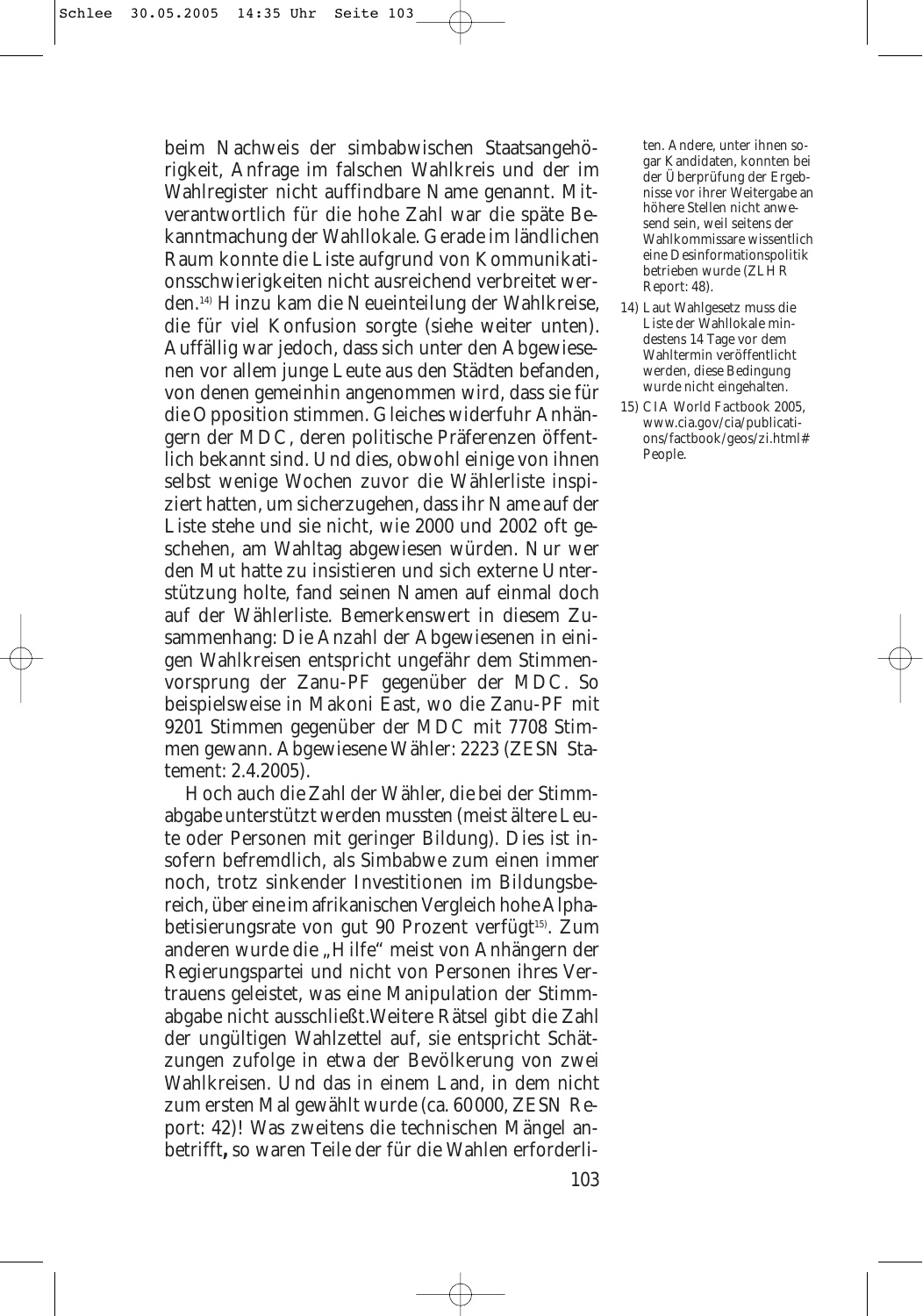chen Utensilien, wie die durchscheinenden Wahlurnen, die bei diesen Wahlen erstmals benutzt wurden, so durchsichtig, dass man aus nächster Nähe problemlos erkennen konnte, an wen die Stimme gegangen war. Dies war insofern folgenreich, als die Wahlzettel aus sehr dünnem Papier bestanden und nur zusammengefaltet, ohne Umschlag, in die Urnen geworfen wurden. Bedauerlich, dass auch ZESN trotz mehrfacher Nachfrage, die neu einzusetzenden Wahlurnen vor dem Wahltermin kaum zu Gesicht bekam und sie nicht in der sowieso spät angelaufenen Wählererziehung einsetzen konnte. Denn bereits im Vorfeld stellte es sich als schwierig heraus, die Bevölkerung davon zu überzeugen, dass das Wahlgeheimnis trotz durchscheinender Wahlurnen gewahrt werden könne. Dass sie es letztlich doch waren, gehört in den Kanon der sorgfältigen Vorbereitung dieser Wahlen.

Für Aufsehen und Spott sorgte auch die pinke Farbe, in die Wähler ihren kleinen Finger tauchen mussten, um Wahlmissbrauch vorzubeugen. Die Farbe konnte mit Seife, Zitrone oder sogar Bier ohne größere Mühe entfernt werden. In diesem Zusammenhang ist interessant, dass Wahlhelfer, denen wiederkehrende Gesichter aufgefallen waren, doppelt so hoch entlohnt wurden, als ursprünglich vorgesehen – die vermeintlich weiße Weste der Regierung hat empfindliche Flecken bekommen.

Bleibt noch die Frage, warum die Verkündung der Ergebnisse so lange Zeit in Anspruch nahm. Erstmals hat die Bevölkerung 48 Stunden ausharren müssen, um die genaue Sitzzahl zu erfahren, abgelenkt vor dem Fernseher nur durch Kriegsfilme, alte Konzertaufnahmen und Werbesendungen zum 25-jährigen Jubiläum "of Independence and Democracy" ("der Unabhängigkeit und Demokratie"). Erstaunlich lange für solch wohlorganisierte Wahlen, zumal nach den Angaben von Wahlbeobachtern die Endergebnisse in den Wahllokalen meist bereits nachts feststanden.

# ■ Die Auszählung

Die Intransparenz, die bereits die Vorwahlzeit kennzeichnete, konnte während des Wahltags nicht aufgelöst werden: Unklar blieb beispielsweise, ob die Ergebnisse pro ausgezähltem Wahlkreis bekanntgegeben oder ob alle gemeinsam verlesen werden würden. Im letzteren Fall befürchtete ZESN mehr Hand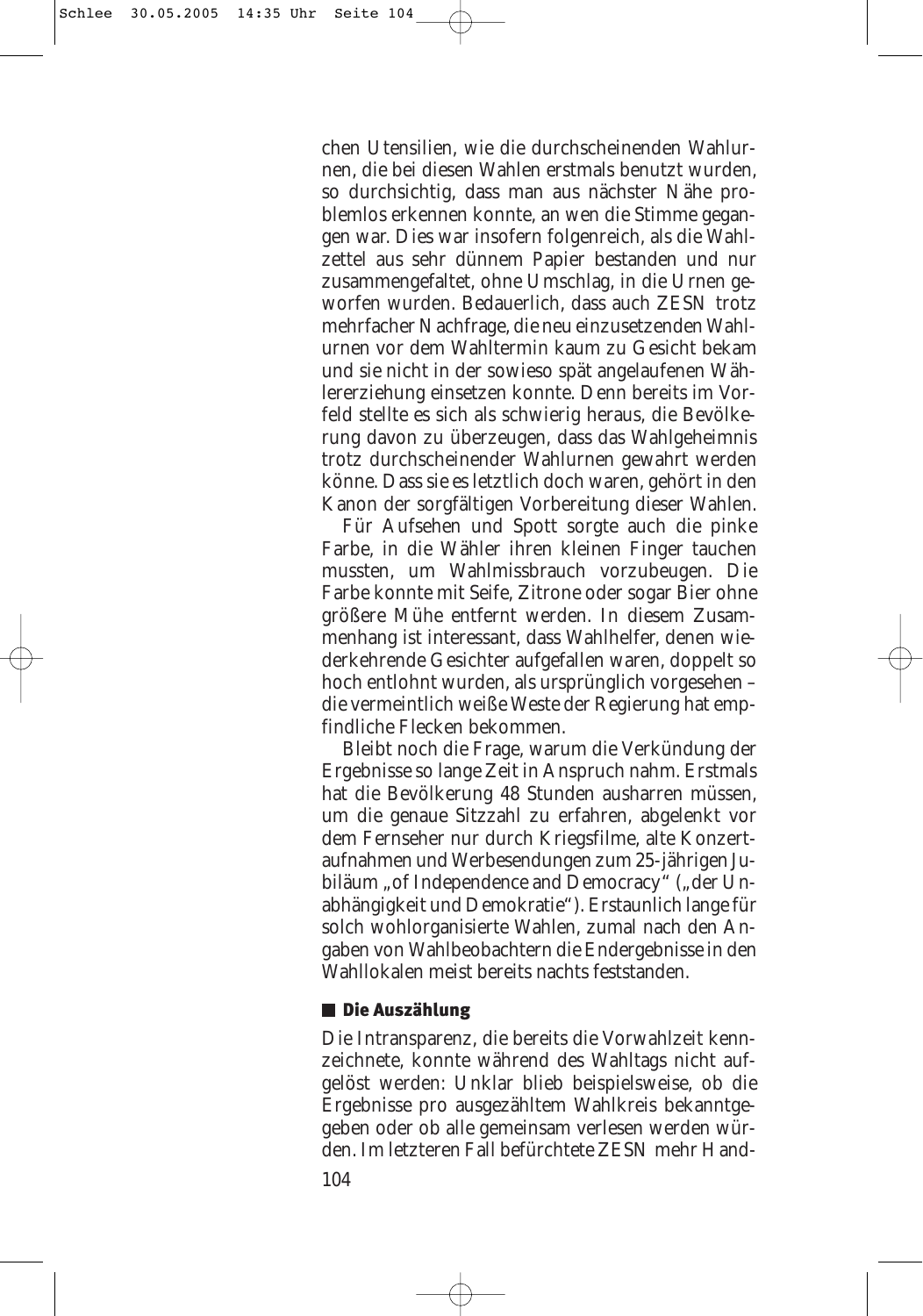lungsspielraum für Manipulation. Nicht geklärt werden konnte auch bis zuletzt, welche Rolle die neu geschaffenen Wahlkreiszentren, in denen die Resultate aller Wahllokale eines Wahlkreises gesammelt werden sollten, einnehmen und wie die Resultate später nach Harare weitervermittelt würden. Selbst am Wahltag wurde einigen Wahlbeobachtern der Ort der Wahlkreiszentren nicht mitgeteilt, und anderen wurde der Zutritt zu ihnen verwehrt (ZHRL Report: 48).

Die größten Ungereimtheiten weisen jedoch die Wahlergebnisse auf: Erstens, die Anzahl der Wählerstimmen, die nach der Auszählung auf lokaler Ebene genannt wurde, soll nicht mit der Anzahl der Stimmen, die Stunden später gegen Mitternacht von der Wahlkommission Zimbabwe Electoral Commission (ZEC) im Fernsehen verkündet wurde, übereinstimmen (*The Standard*, 3.4.2005).<sup>16)</sup> Zweitens, manche der Zahlen der abgegebenen Stimmen pro Wahlkreis, die am Wahlabend per TV übertragen wurden, lassen sich nur durch einen explosionsartigen Anstieg der Stimmabgabe in den Nachmittagsstunden erklären, und das, obwohl die einhellige Meinung aller Beobachter ist, dass vielerorts in den Wahllokalen nach der Mittagszeit kaum mehr Betrieb war. Drittens stiegen selbst diese erstaunlich hohen Zahlen über Nacht noch weiter an: Für den Wahlkreis Manyame beispielsweise verkündete ZEC am Wahlabend knapp 15000 abgegebene Stimmen. Die MDC-Kandidatin, die von in den Wahllokalen stationierten Beobachtern wusste, dass sie mehr als die Hälfte der Stimmen erhalten hatte, ging von einem Wahlsieg aus.<sup>17)</sup> Tags darauf wurde jedoch bekannt gegeben, dass der Kandidat der Zanu-PF, in diesem Fall ein Neffe Mugabes, allein über 15000 von nun fast 25000 Stimmen errungen haben soll – ein Anstieg von über 60 Prozent gegenüber den zuerst verkündeten Ergebnissen. In anderen Wahlkreisen beläuft sich die Diskrepanz auf 80 Prozent und in einem Fall sogar auf knapp 120 Prozent (www.zwnews.com, 9.4. 2005)! Insgesamt 30 Wahlkreise weisen Ungereimtheiten dieser Art auf, so dass selbst die SADC-Wahlbeobachtermission, die ansonsten die Wahlen "als dem Willen des Volkes entsprechend" bezeichnete, auf die Unstimmigkeiten hinwies.<sup>18)</sup>

Die Antwort der Wahlkommission kam erst am 8. April. Der Vorsitzende der Wahlkommission er-

- 16) Angaben über abgegebene Stimmen nach Schliessung der Wahllokale (19.30 Uhr) und Anzahl der abgewiesenen Personen wurden zu sechs Provinzen gemacht. Obwohl versprochen wurde, baldmöglichst die verbleibenden vier Provinzen zu verlesen, kam es nie dazu.
- 17) Zugelassen waren in jedem Wahllokal während der Auszählung jeweils ein Repräsentant der teilnehmenden Parteien, akkreditierte Beobachter von NROs und Angehörige des diplomatischen Corps.
- 18) In ihrer offiziellen Stellungnahme heist es: "the elections were conducted in an open, transparent and professional manner" (die Wahlen wurden in einem offen und transparenten Klima, sowie auf professionelle Weise durchgeführt). SADC Election Observer Mission Press Statement: 2.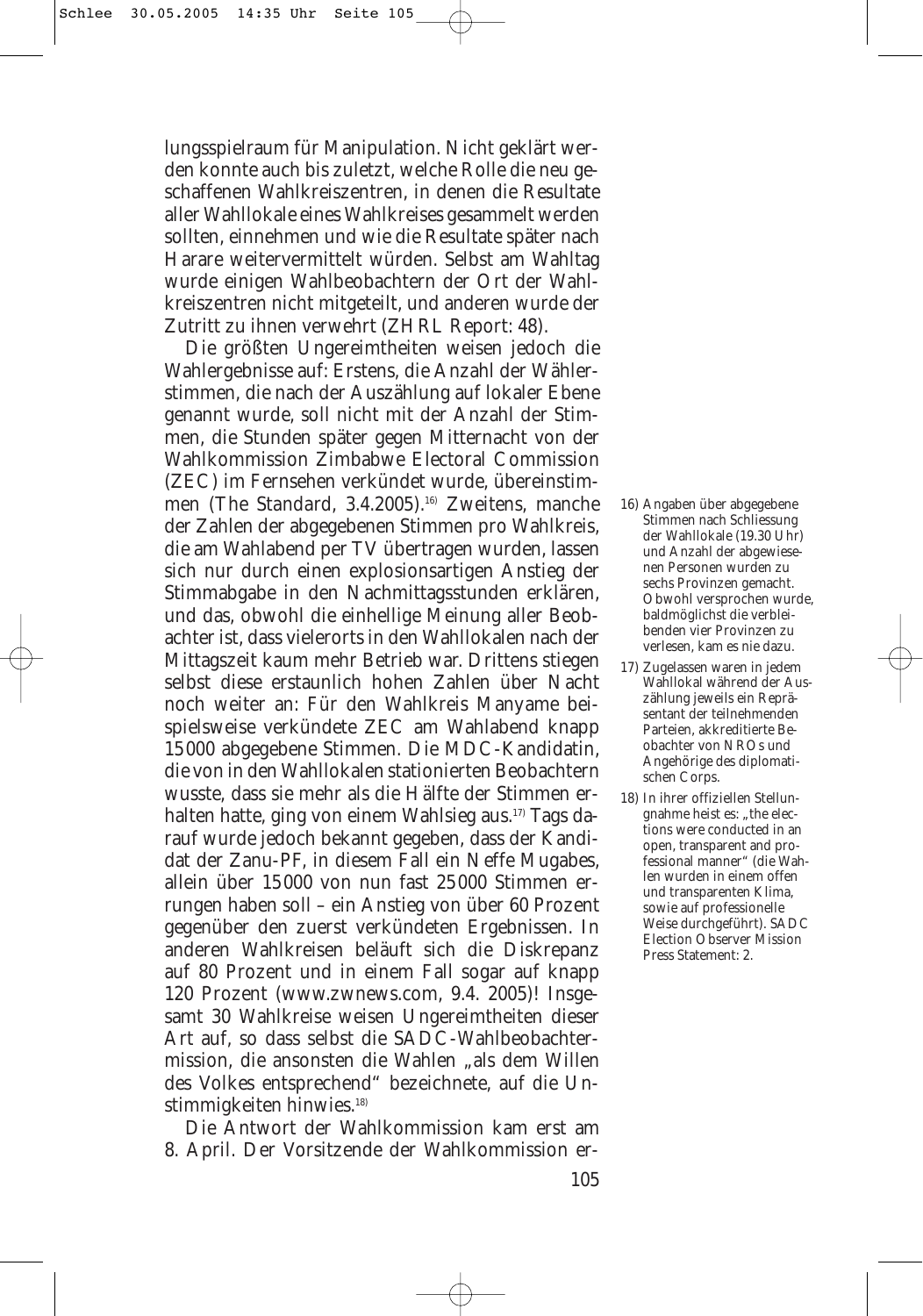- 19) Genannt werden die Wahlkreise Chipinge South, Buhera South, Makoni East und Gwanda (ZESN Report: 45).
- 20) Neben einem Wahlbezirk der Hauptstadt soll dies auf Gweru rural und Zhombe zutreffen (ZESN Report: 45).
- 21) Diese Angabe wird für Chipinge North, Chimanimani, Kariba, Bikita East, Matobo, Hwange East, Gutu South, Masvingo Central und Mutasa South gemacht (ZESN Report: 45).
- 22) Vortrag von Reginald Machaba-Hove am 20.4.2005 in Harare.
- 23) Auf Nachfrage von Wahlbeobachtern hieß es, dass die Direktive die Ergebnisse ausdrücklich zur Nichtveröffentlichung aus dem National Command Center (Wahlzentrale) des ZEC an die Wahllokale weitergegeben worden war (ZLHR Report: 48).

klärte wenig zufrieden stellend die Vorkommnisse wie folgt: Die Daten, die am 31. März verlesen worden waren, seien "not necessarily an accurate reflection of the facts on the ground [...] and that the figures were intended to give an indication as to the turnout trends in various provinces and constituencies" (nicht notwendigerweise eine genaue Abbildung der Fakten vor Ort […] und dass die Zahlen mit der Absicht veröffentlicht wurden, einen Hinweis auf die Ergebnistrends der Wahlbeteiligung in den verschiedenen Provinzen und Wahlkreisen zu geben, zit. nach *Zimbabwe Independent*, 8.4.2005).

Eine Untersuchung von ZESN zeigt, dass in vier Wahlbezirken laut den Informationen, die die ZESN-Beobachter in der Wahlnacht nach der Auszählung der Stimmen in den Wahllokalen erhielten, die eigentliche Gewinnerin MDC heißen müsste.<sup>19)</sup> In drei anderen Wahlkreisen, darunter Harare South, erscheinen die von ZEC vorgestellten Endergebnisse, denen zufolge die Wahlkreise von der Regierungspartei gewonnen worden waren, ebenfalls zweifelhaft.<sup>20)</sup> In elf weiteren Wahlkreisen zeichnete sich laut den Daten der ZESN-Beobachter ein Kopf-an-Kopf-Rennen mit der MDC ab – hier könnte die Zahl der abgewiesenen Wähler entscheidend gewesen sein.<sup>21)</sup> Oder, wie der Vorsitzende von ZESN, Reginald Machaba-Hove, erklärte, manchmal habe es den Anschein, als seien einfach die Ergebnisse der Parteien vertauscht worden22). Erklären diese Unstimmigkeiten, dass es die Wahlfunktionäre tunlichst vermieden, die Ergebnisse, wie per Gesetz vorgeschrieben, am Wahllokal auszuhängen, was eine spätere Überprüfung wesentlich erleichtert hätte?23)

Problematisch ist in diesem Zusammenhang, dass auch ZESN keine Antwort auf die Frage geben konnte, wieviele Wahlzettel gedruckt und in Umlauf gebracht wurden, wo der Druck stattgefunden hat, und ob doppelte Registrierungsnummern auf den Zetteln ausgeschlossen werden können. Ebenfalls keine genauen Angaben konnten von der Wahlkommission über den Verbleib mehrerer tausend Stimmen von Armeeangehörigen erhalten werden. Gerüchten zufolge wurden die Stimmen nach Belieben bzw. wo erforderlich den entsprechenden Wahlkreisen zugeschlagen. Intransparent war auch der Umgang mit den Briefwahlstimmen von Angestellten des öffentlichen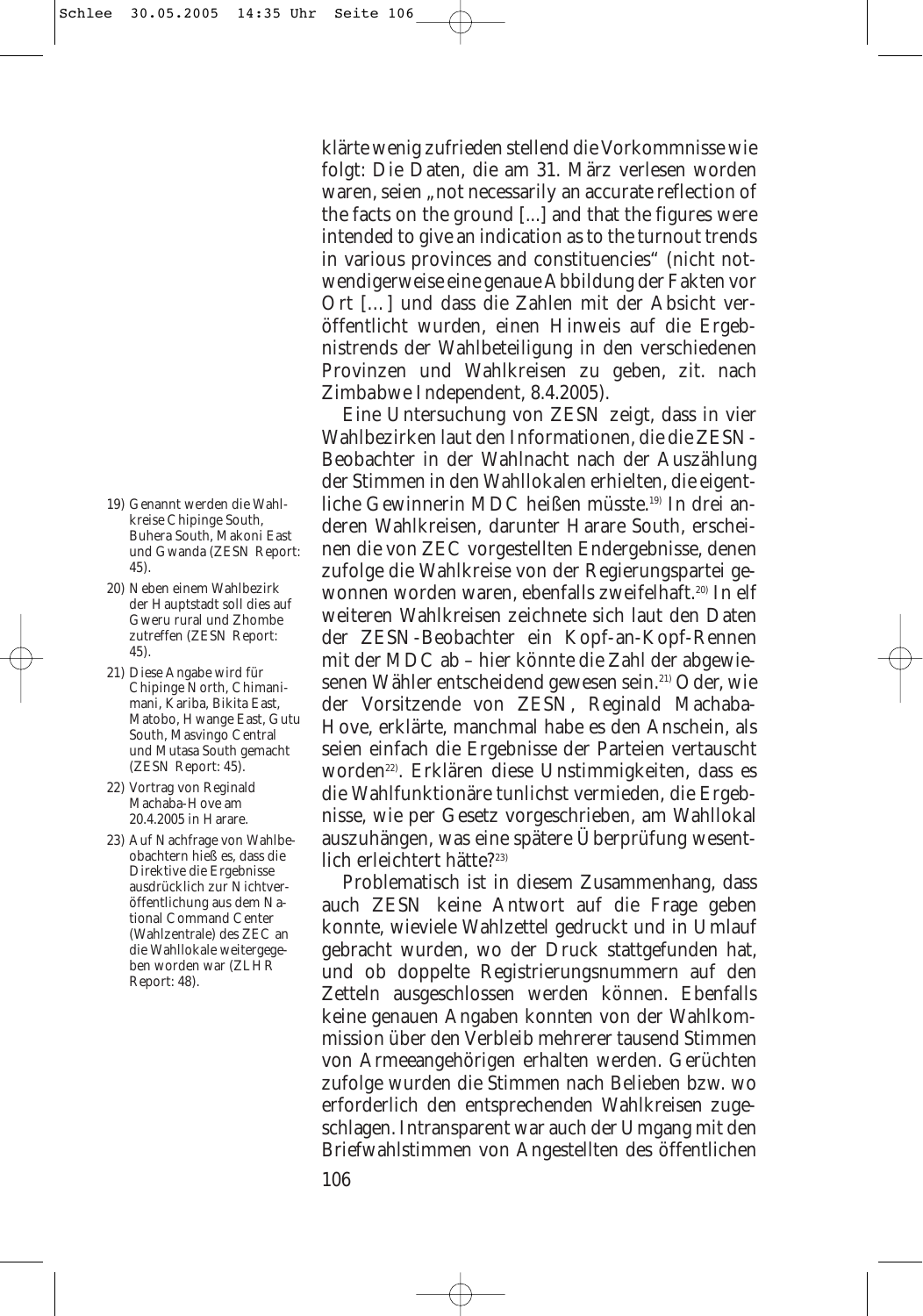Dienstes.24) Weder können genaue Angaben darüber gemacht werden, um wieviele Stimmen es sich hierbei handelt, noch herrscht Klarheit darüber, wie mit den Stimmen verfahren wurde. Auch hier wird vermutet, dass die Stimmen nach Gutdünken verteilt wurden.

Seltsam ist auch, dass die Wahlzentrale selbst am Wahlvormittag gespenstisch verlassen wirkte und weit davon entfernt war, operationsfähig zu sein. Dies verstärkte den Verdacht lokaler Beobachter, dass die eigentlichen Fäden woanders gezogen wurden. Angesichts der Tatsache, dass auch über einen Monat nach der Wahl keine offiziellen Tabellen der Ergebnisse der einzelnen Wahllokale oder Wahlkreise vorliegen, bleiben viele Fragen offen. Gewiss ist jedoch, dass bei diesen Wahlen nichts dem Zufall überlassen wurde.

Bei der Überlegung, ob die diesjährigen Wahlen als "frei und fair" bezeichnet werden können, müssen folgende fünf Punkte beachtet werden.

### Die Wahl-"vorbereitung"

### *Die Neueinteilung der Wahlkreise*

Die für die Neueinteilung einberufene Kommission leistete ganze Arbeit. Die Mitglieder der Kommission wurden von Mugabe handverlesen, so auch ihr Vorsitzender, ein ehemaliger Befreiungskämpfer und Generalanwalt am Militärgericht. Die Kriterien, nach denen die Neueinteilung vorgenommen wurde, wurden der Öffentlichkeit und der Nichtregierungsorganisation ZESN (Zimbabwe Election Support Network) nicht zugänglich gemacht. Die Ergebnisse sprechen jedoch für sich: Die Neueinteilung schuf im ländlichen Raum zwei neue Sitze und reduzierte drei weitere in den urbanen Hochburgen der MDC (ZESN Report: 16, siehe Anhang, Tabelle 5). Als Rechtfertigung dieser Erneuerung wird angegeben, dass in Simbabwe entgegen dem weltweiten Trend der Urbanisierung ein Rückzug auf das Land stattgefunden habe: Der "simbabwische Sonderweg" wird mit dem Verweis auf die Landreform erklärt, die vielen eine Erwerbsmöglichkeit in der Landwirtschaft beschert haben soll. Selbst im Magneten Harare soll die Bevölkerung um 50000 Einwohner zurückgegangen sein (siehe Anhang, Tabelle 5). Der Zensus von 2002 stellt hingegen fest, dass die Bevölkerung in den ländlichen Gebieten rückläufig ist, und laut einer Untersuchung von 2004 soll die Hautpstadt einen Zuwachs

24) Aufgrund intransparenter Verfahren haben die meisten der erst kurzfristig berufenenen Wahlhelfer, die weit entfernt von ihrem Wohnort eingesetzt wurden, unter ihnen mehrere tausend Lehrer, ihre Stimme nicht per Briefwahl abgeben können. Mutmaßungen gehen dahin, dass dies im Zusammenhang mit der Sympathie vieler Lehrer für die MDC stehe. Ansonsten ist die Briefwahl nur Angestellten des öffentlichen Dienstes, insofern auch simbabwischen Diplomaten im Ausland erlaubt. Obwohl als Ursache für die Verweigerung des Stimmrechts für simbabwische Emigranten genannt wurde, dass diese, da im Ausland, nicht bei Wahlveranstaltungen anwesend sein können, scheint dies das Stimmrecht der Diplomaten nicht zu beinträchtigen.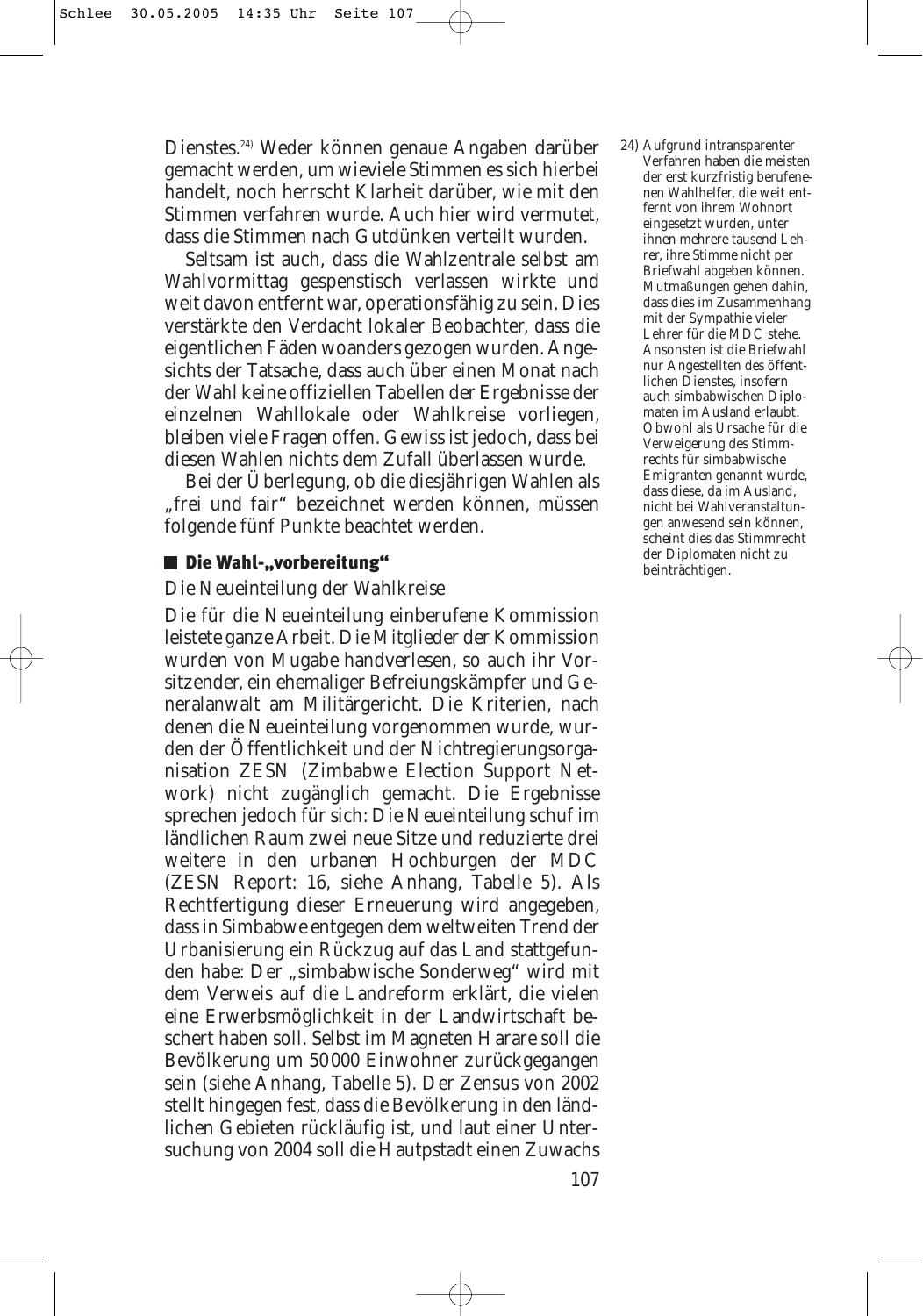25) Dennoch sind nicht alle Neusiedler sind automatisch Befürworter des Regimes. Viele sind über die ausbleibende Unterstützung der Regierung mit Dünger, Saatgut und Arbeitsmaterial enttäuscht. Hinzu kommt, dass ein umgekehrter Prozess eingesetzt hat, und die Landbesetzer von einst selbst zu Opfern werden: Allein im Jahr 2004 wurden 8000 Neusiedler von insgesamt zwölf Farmen vertrieben, meist um Platz für Politiker und andere ranghöhere Verdienstleute des Regimes zu machen. (ZHRL: The pre-election environment in Zimbabwe: 26f.).

26) Der Bericht zur Neueinteilung wurde für einen für den Normalbürger viel zu hohen Preis, Z\$ 250 000 (ca. 30 Euro), verkauft, und war insbesondere in den Gegenden, die von der Grenzziehung betroffen waren, oft nicht erhältlich. Gerade in Harare und Bulawayo, deren Wahlkreisgrenzen starken Veränderungen unterworfen waren, mussten viele Stimmwillige am Wahltag weggeschickt werden, da sie sich im falschen Wahlkreis wiederfanden (ZLHR Report: 7).

von einer halben Million zu verzeichnen haben (ZLHR Report: 35). Ursache für die Landflucht ist auch die gescheiterte Landreform, die viele Arbeitssuchende in die Städte treibt.

Ein weiteres Charakteristikum der Wahlkreiseinteilung ist die Verschmelzung von städtischen und ländlichen Bezirken. Die "semi-urbanen" Gebiete am Stadtrand, in der sich im Zuge der Landreform (oder besser "Landnahme") zahlreiche neue Farmer niedergelassen haben, wurden traditionellen Hochburgen der MDC zugeschlagen. Die Regierung setzte offenbar auf die totale Abhängigkeit und Dankbarkeit der Neusiedler.25) Ebenso wurden in Harare, der Hochburg der MDC, einem Wahlkreis zahlreiche Militärkasernen zugeschlagen, vermutlich ein Versuch, den Wahlkreis für die Zanu-PF zu gewinnen.

Als ein Problem stellte sich die späte Offenlegung der neuen Wahlkreise dar. Den registrierten Wählern blieb nicht genügend Zeit, das Wahlregister zu überprüfen und festzustellen, in welchem Wahlkreis sie ihre Stimme abzugeben hatten. Selbst ZESN, die größte NRO, die die Wahlen mitvorbereitete, erhielt erst knapp vor dem Wahltermin Karten mit den neuen Wahlkreisgrenzen.26) Laut dem Vorsitzenden von ZESN, Reginald Machaba-Hove, wurden die Grenzen nahezu aller Wahlkreise verändert. Dies hatte zur Folge, dass zahlreiche Wähler erst am Wahltag feststellten, dass sie sich im falschen Wahllokal befanden. Vielen war es wegen Transportschwierigkeiten oder finanzieller Probleme nicht möglich, auf die Schnelle in das richtige Wahllokal zu gelangen.

# *Die "Unabhängige" Wahlkommission*

Auch bei der Wahlkommission fällt die Nähe zur Regierung wie die Platzierung von Personen mit militärischem Hintergrund auf. Die NRO Crisis in Zimbabwe Coalition spricht von einer Militarisierung der Wahlinstitutionen (*Crisis* 14.4. 2005: 8f). So wurde der Vorsitzende der Zimbabwe Electoral Commission (ZEC) nicht nur vom Präsidenten nominiert, sondern es handelte sich dabei auch um dieselbe Person, die bereits der Kommission zur Neueinteilung der Wahlkreise vorstand. Zum Hauptwahlkommissar wurde der Bruder des Verteidigungsministers ernannt. Sprecher der Kommission ist ein früherer Offizier der Armee. Angehörige der Armee wie der Polizei nah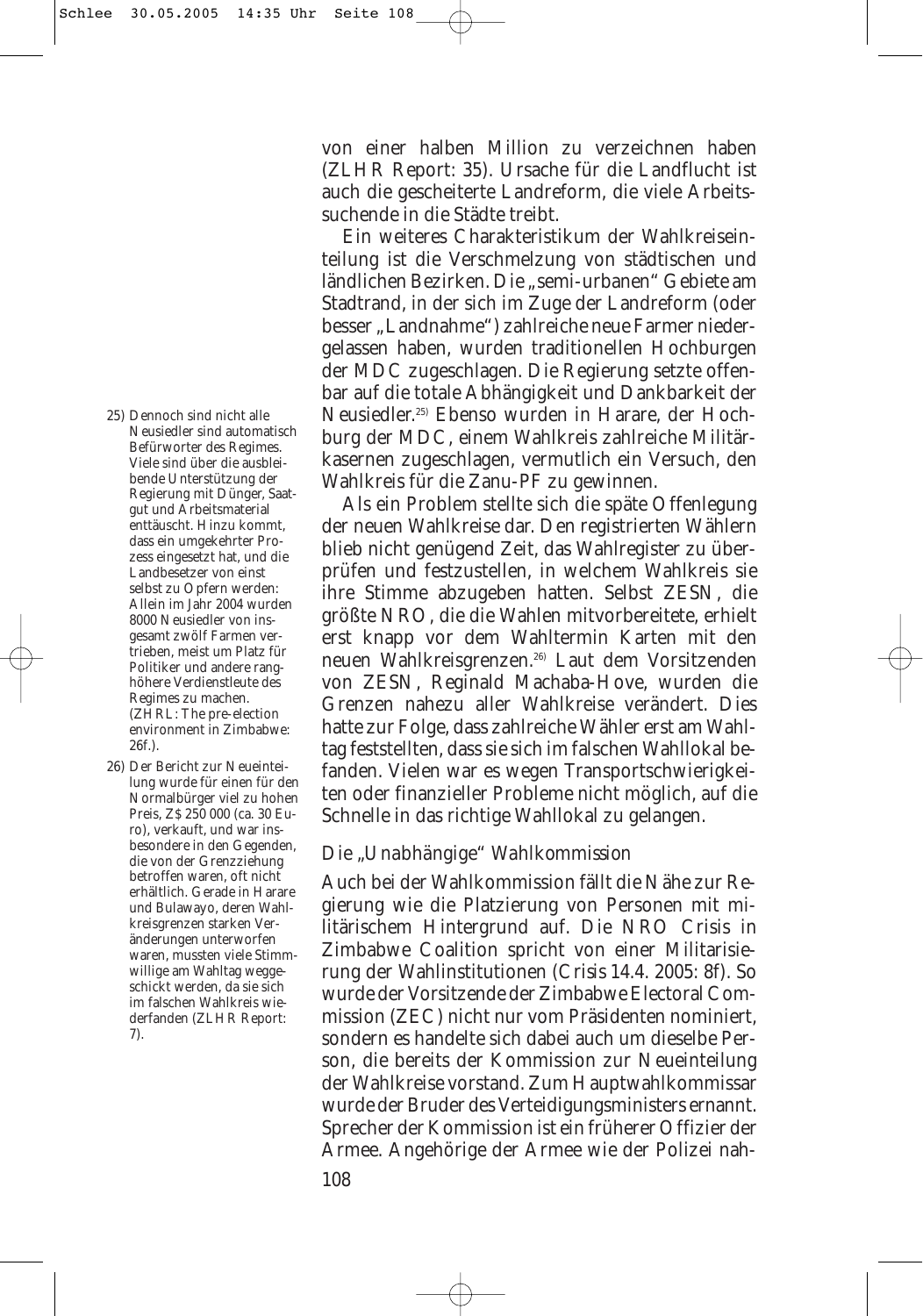men selbst in den Wahllokalen eine dominante Rolle ein, letztere waren sogar für die Übermittlung der Wahlergebnisse an das Wahlkreiszentrum zuständig.

Erschwerend kommt hinzu, dass ZEC erst zwei Monate vor den Wahlen eingerichtet wurde, lange unter knappen Ressourcen litt und erst weitaus später mehr oder weniger operationsfähig war. Dies legt die Vermutung nahe, dass die Bildung von ZEC mehr pseudodemokratisches Spektakel war, als dass die vielfach kritisierten Wahlinstitutionen einer grundlegenden Reform unterzogen werden sollten.

Mit der Wahlerziehung, mit der die Kommission beauftragt wurde, wurde laut ZESN erst zwei Wochen vor der Wahl begonnen, was sich, wie bereits gesehen, nachteilig auf die Vorbereitung der Wähler ausgewirkt hat (ZESN Report: 26). Gerade in ländlichen Gebieten wurde die Bevölkerung somit nur ungenügend über die neue Wahlkreisziehung, die zur Auswahl stehenden Kandidaten und den Standort der Wahllokale aufgeklärt. Zudem stand es ZEC zu, nur ausgewählten Organisationen zu erlauben, sich in diesem Bereich zu engagieren – und auch dies erst wenige Wochen vor dem Wahltermin, worunter auch die Arbeit der NRO ZESN, die in diesem Bereich bei früheren Wahlen sehr aktiv war, zu leiden hatte. Der Bericht der National Constitutional Assembly zeigt auf, dass in nur einem Fünftel der Wahlkreise die Bevölkerung auf die Wahlen vorbereitet und über die Reformen aufgeklärt wurde. Das Gros der Wählererziehung wurde von politischen Parteien vorgenommen, an deren Neutralität gezweifelt werden darf (NCA, Final Report: 3). Die Bevölkerung wurde laut ZESN weder über den Registrierungsprozess noch über die spätere Inspektion der Wählerliste hinreichend informiert (ZESN Report: 21f.). Letzteres ist von elementarer Bedeutung, um den Wahlkreis für die Stimmabgabe zu überprüfen und um sicherzustellen, dass der eigene Name tatsächlich auf der Liste verzeichnet ist. Zum Teil wurde diese Aufgabe von den traditionellen Führern übernommen, die vor allem in der Zanu-PF-Hochburg Mashonaland East die Bevölkerung mehr oder weniger dazu zwangen, sich registrieren zu lassen. Sie drohten, dass jedem, der sich nicht registrieren lasse, schwere Nachteile entstünden.27)

Die viel wichtigere Kommission war unzweifelhaft die Electoral Supervisory Commission (ESC), die in 27) In anderen Regionen wurden Farmer durch Zanu-PF-Funktionäre unter Druck gesetzt, ihre komplette Arbeiterschaft registrieren zu lassen. Selbst "versteckte" Inspektionszentren des Wahlregisters soll es gegeben haben, die es der Bevölkerung zusätzlich erschwerten, ihren Namen und Wahlkreis zu kontrollieren (ZESN Report: 33).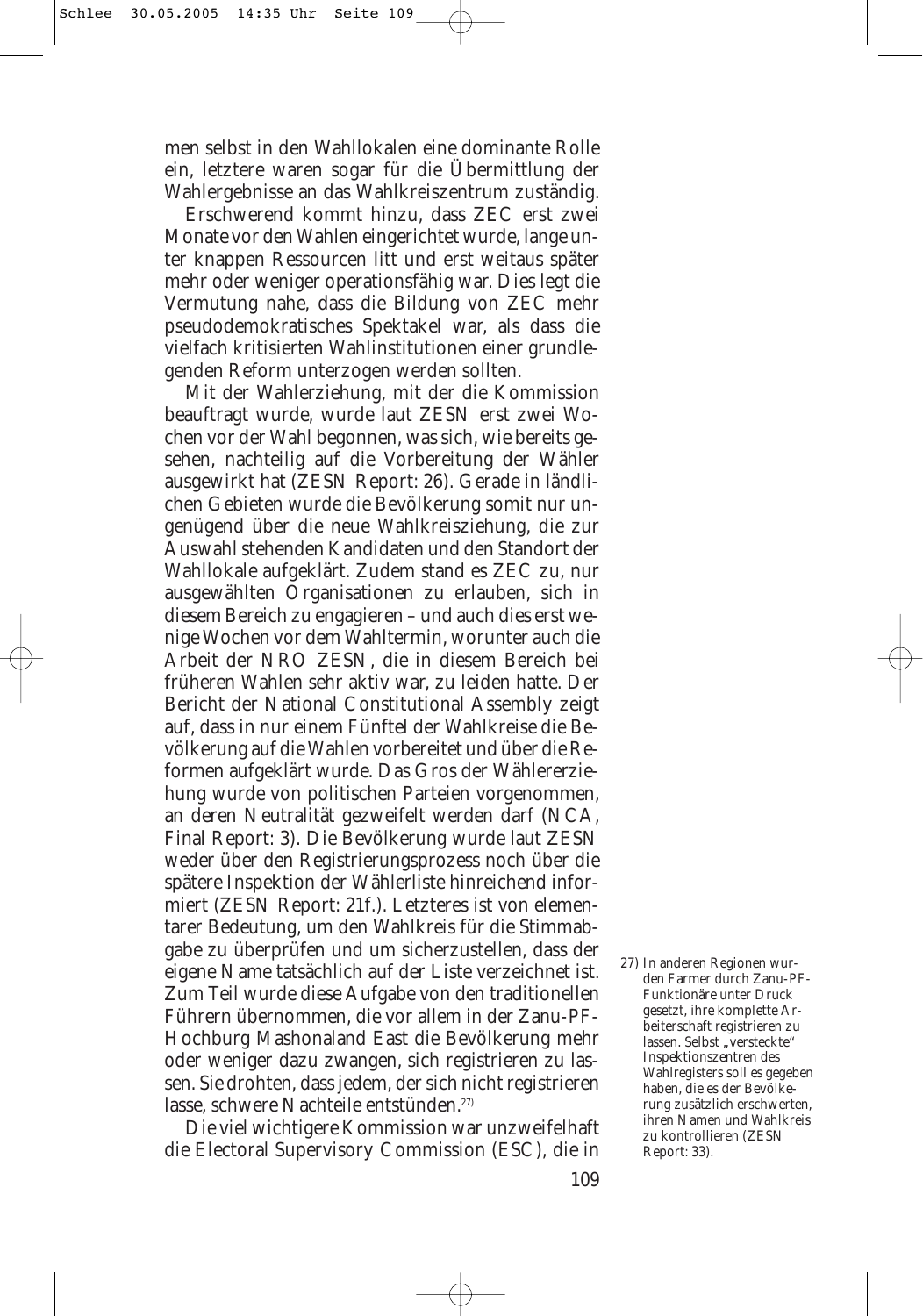- 28) Von 2000 bis Januar 2005 war ein Rechtsanwalt und früherer Oberst der zimbabwischen Armee Vorsitzender der ESC. Dann wurde er zum Generalstaatsanwalt und Rechtsanwalt der Regierung ernannt (Crisis 14.4. 2005: 9).
- 29) Free Zim Support Group: Voters Roll Audit. Preliminary Roll. 2005 General Elections. Final report, 22 March 2005, 3f. Siehe zu folgendem Absatz ebd.
- 30) SADC Guidelines:http: //www.sadc.int/index.php2 action=a1001&page\_id=doc \_politcal\_affairs (01.05.2005) "the voters rolls should be updated and accessible".

früheren Wahlen die Oberhand hatte. Zwischen den beiden Institutionen, der neu gegründeten ZEC und der ESC scheint es zu Kompetenzüberschneidungen gekommen zu sein (ZESN Report: 17). So sind beispielsweise beide für die ordentliche Registrierung der Wähler zuständig. Auch die Mitglieder der ESC wurden vom Präsidenten ernannt, einige von ihnen stammen wie das Sekretariat der ZEC aus Militärkreisen und dem Sicherheitsdienst.<sup>28)</sup> Der Kommission fiel die Berufung der Wahlbeobachter zu, ein Prozess, der sehr selektiv gehandhabt wurde. Selbst den lokalen Gewerkschaften wurde die Akkreditierung verwehrt.

### *Das Wählerregister*

Drittens wurde bereits vier Tage nach der Gründung von ZEC die Registrierung der Wähler abgeschlossen, womit keine Zeit blieb, das Wählerregister, das schon bei den letzten Wahlen manche Rätsel aufgegeben hat, auf Unregelmäßigkeiten hin zu untersuchen. Im simbabwischen Fall handelt es sich hierbei um eine *black box*, die laut einer zivilgesellschaftlichen Organisation zahlreiche suspekte Wähler oder sogenannte *ghost voters* umfasst – Doppelregistrierungen, Tote und Unbekannte.29) Die Einsicht in das Wählerregister aus früheren Wahlen musste mühsam vor Gericht erstritten werden. Eine schriftliche Kopie des aktuellen Registers konnte für Z\$ zwei Millionen (ca. 250 Euro) pro Wahlkreis und für Z\$ 240 Millionen (ca. 3000 Euro) für die komplette Liste erstanden werden – horrende Ausgaben für hiesige Verhältnisse (ZESN Report: 21). In den SADC-Richtlinien heißt es hingegen, dass "das Wahlregister aktualisiert und zugänglich" sein müsse<sup>30)</sup>. Erste Untersuchungen, die auf Eigeninitiative hin von einer NRO durchgeführt wurden, ergaben, dass in zwölf Wahlkreisen, die die größeren Städte Harare und Bulawayo teilweise einschlossen, 50 Prozent der registrierten Einwohner unbekannt waren. In Harare Central waren über 70 Prozent der aufgeführten Personen nicht auffindbar. Schockierend waren auch die Ergebnisse bezüglich der bereits Verstorbenen, die mühsam aus Sterbeverzeichnissen von Krankenhäusern und durch Privatpersonen zusammengesucht werden mussten: In den untersuchten zwölf von insgesamt 120 Wahlkreisen sind knapp vier Fünftel der Verstorbenen für eine Stimmabgabe am Wahltag registriert. Mitarbeiter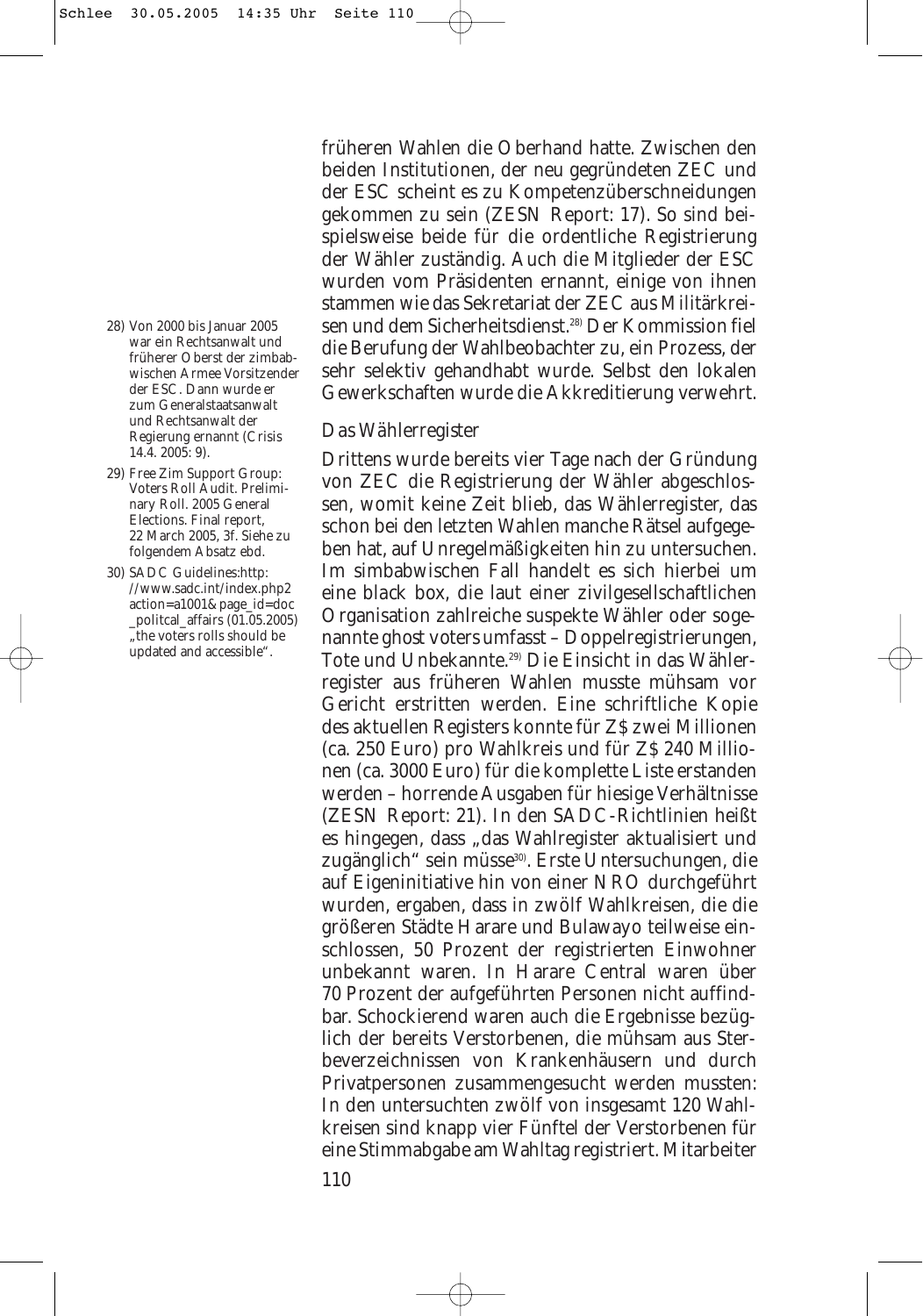des Wahlregistrierungsbüros erklärten hingegen, dass alle Daten computergestützt verarbeitet würden und automatisch jeder Tote von dem Wahlregister gelöscht würde (ZLHR Report: 10). Eine Hochrechnung auf Grundlage der überprüften Daten ergibt in der Summe, dass ca. eine Million Tote und 300000 Doppelregistrierungen (Personalausweisnummer und Name erscheinen mehrfach) im Wählerregister verzeichnet sind. Eine Million sind unter der angegebenen Adresse nicht bekannt und 300000 sind verzogen. Das macht 2600000 Eintragungen von insgesamt ca. 5700000 registrierten Wählern suspekt – fast die Hälfte. Bereits für 2002 kamen Wissenschaftler zu dem Ergebnis, dass 40 Prozent des Wahlregisters manipuliert gewesen seien.

# *Die Wahlreformen*

Viertens begünstigten paradoxerweise die Wahlreformen, die auch von der Zivilgesellschaft eingefordert wurden, die Manipulation des Wählerwillens. Offiziell führte die Regierung die Reformen ein, um den "SADC-Richtlinien zur Durchführung von freien und fairen Wahlen" zu entsprechen, allerdings nur selektiv. Eine der Erneuerungen, die Auszählung am Wahllokal, sollte eigentlich verhindern, dass Wahlurnen auf dem Weg in die Hauptstadt aus unerfindlichen Gründen verschwinden oder Plomben entfernt werden. Die Reform hat jedoch den Nachtteil, dass es hiermit für traditionelle Führer ein Leichtes war, den Leuten zu drohen, dass bestimmte Bezirke, wenn nicht der gesamte Wahlkreis, für "Falschwählen" mit der Verweigerung von Nahrungsmittelhilfe bestraft werden würde. Folglich wurden die traditionellen Führer zu den wichtigsten Akteuren in diesem Wahlkampf. Von den Sicherheitskräften soll ihnen ihrerseits gedroht worden sein, damit sie günstige Ergebnisse für die Regierungspartei produzierten. Die Manipulation der traditionellen Führer wurde im Jahr 2003 offensichtlich, als die lokalen Führer auf einmal bessere Gehälter erhielten, ihre Häuser mit Strom versorgt wurden und sie von der Regierung sogar Autos geschenkt bekamen. Bei den diesjährigen Wahlen gingen viele lokale Führer sicherheitshalber gemeinsam mit den Dorfeinwohnern zum Wahllokal und standen in einer Schlange an, ungeachtet der offiziellen Vorgabe, in drei Reihen je nach alphabetischer Reihenfolge vorzugehen. Dies erklärt, weshalb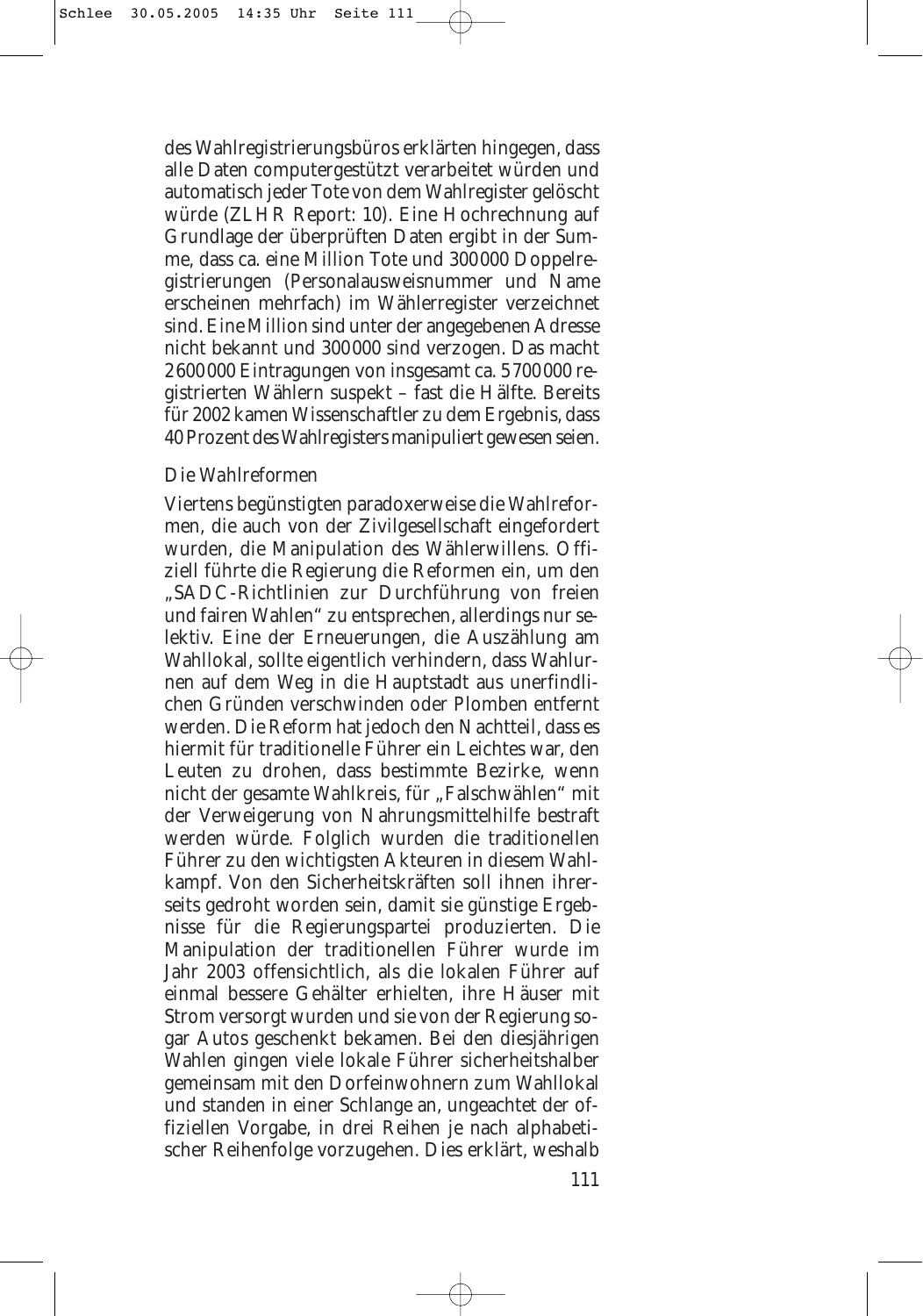31) ZESN Report, Vortrag von Reginald Machaba-Hove, Vorsitzender von ZESN, am 20.4.2005 in Harare.

in manchen Wahllokalen geschlossen für die Regierungspartei gestimmt wurde, und das, obwohl in allen umliegenden Wahllokalen die Opposition an der Spitze lag.31) Eine ähnliche Konstellation konnte für die Neusiedler beobachtet werden. Viele von ihnen wurden am Wahltag mit Lastwagen abgeholt und geschlossen zum Wahllokal gefahren. Ihnen wurde mancherorts gedroht, dass auch nur eine Stimme für die Opposition allen die Erwerbstätigkeit auf der Farm entziehen und eine baldige Vertreibung bevorstehen würde. Diese Methode funktionierte unter anderem deshalb so gut, weil sich einige Wahlstationen in unmittelbarer Nähe des Wohnsitzes traditioneller Führer, auf neu besiedelten Farmen, in Hauptquartieren der Armee, Gefängnissen oder sogar in nationalen Jugendtrainingszentren befanden. In letzteren sollen die gefürchteten *green bombers*, brutale Jugendmilizen, trainiert werden (ZESN Report: 41). Dass das Wahlgeheimnis bei Stimmabgabe gerade in Kasernen und Jugendcamps bewahrt wurde, darf ernsthaft bezweifelt werden. Wenig verwunderlich stimmten die Wähler dieser Wahllokale fast geschlossen für die Regierungspartei und gaben damit in manchen Wahlkreisen den Ausschlag für den Wahlsieg des Kandidaten der Zanu-PF (ZESN Report: 45).

# *Die Wahlregistrierung*

Fünftens stellten die Konditionen einer Wahlregistrierung für viele ein unüberwindbares Hindernis dar. Gerade die Registrierung im städtischen Raum wurde durch den erforderlichen Nachweis einer nationalen Registrierungskarte und einen Nachweis des Wohnorts erschwert. Dies hatte zur Folge, dass zahlreiche Studenten nicht zur Wahl gehen konnten, überwiegend, weil sie die entsprechenden Nachweise nicht erbringen konnten. Strom- oder Wasserrechnungen, die in Simbabwe als Beweis für den Wohnsitz vorgebracht werden können, erhält nur der Hausbesitzer. Briefe derselben, die den Wohnbesitz der Mieter bescheinigen, werden nicht immer willig ausgestellt. Darüber hinaus wird ein Schreiben des traditionellen Führers aus der Heimatregion verlangt, was gerade Studenten, "Unruhestörern der Opposition", oftmals verweigert wird. Laut einer internen Umfrage der Studenten konnten sich aufgrund dieser Formalitäten knapp ein Fünftel der Studenten nicht registrieren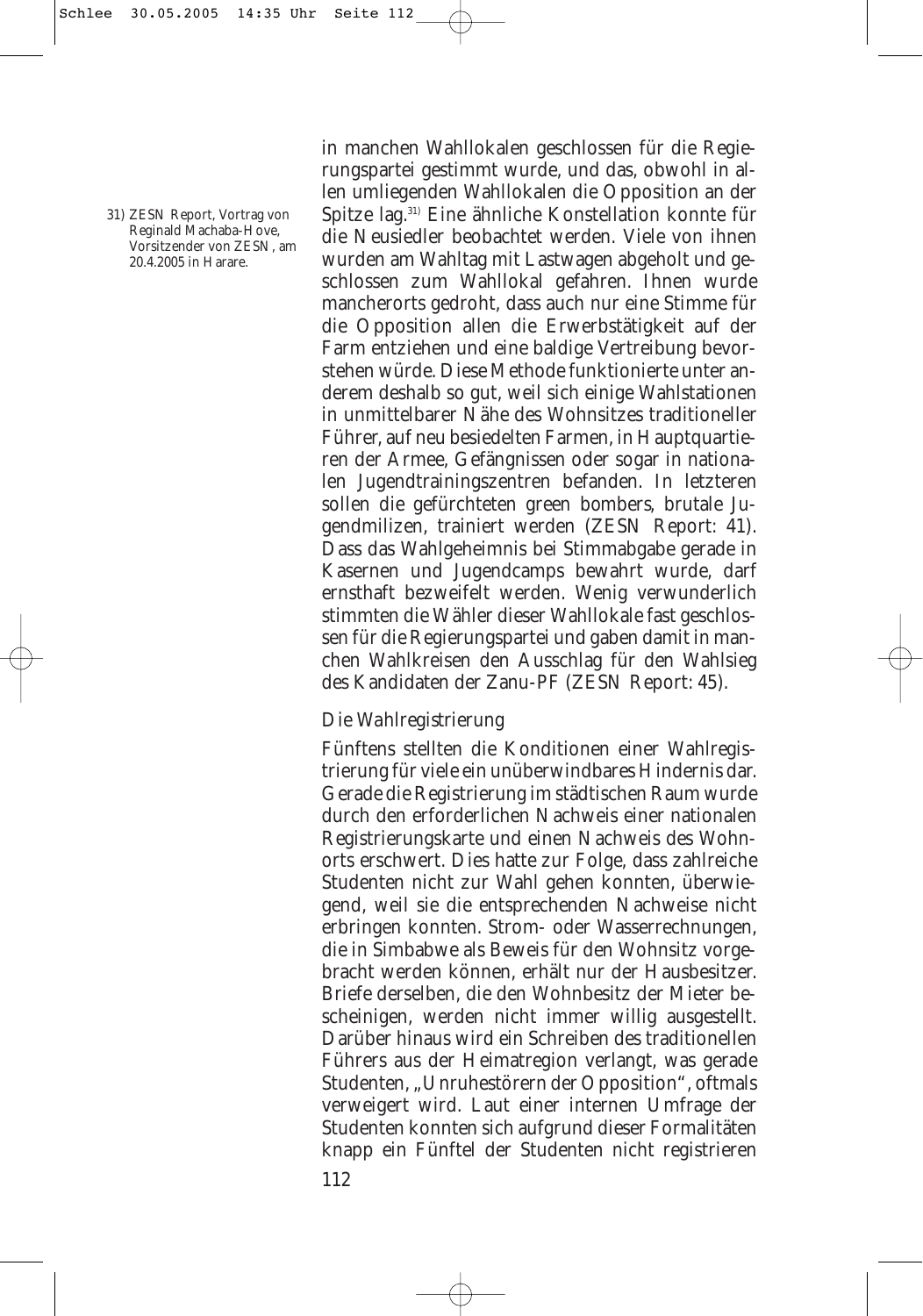lassen.32) Dies trifft nicht allein auf die Studenten, sondern auf alle Neuzugezogenen ohne Personalausweis und sichere Bleibe zu. Allein die Beantragung eines Ausweises kostet nicht nur Geld, sondern auch viel Zeit: Insgesamt kann sich der Prozess – je nach Bezahlung – über mehrere Monate, in manchen Fällen sogar über einen noch längeren Zeitraum hinziehen.

Auf Schwierigkeiten bei der Registrierung stießen auch die Nachfahren der zahlreichen Arbeitsemigranten, die einst aus Malawi und Moçambique nach Simbabwe meist als Farmarbeiter einwanderten. Selbst Personen, die noch nie in diesen Ländern waren, oder weiße Simbabwer, die Großbritannien nur von Besuchen kennen, müssen eine Erklärung unterschreiben, dass sie auf ihre "ursprüngliche" Staatsangehörigkeit verzichten. Dies erfordert wieder Zeit und Geld, was einige nicht aufbringen können. Wer alle Hindernisse überwinden und sich registrieren lassen konnte, lief dennoch Gefahr, unter fadenscheinigen Gründen am Wahllokal abgewiesen zu werden.

Wenig erstaunlich ist in diesem Zusammenhang, dass den Auslandssimbabwern, mehr als drei Millionen, die sich aufgrund der Wirtschaftskrise und der politischen Repression vor allem in Südafrika, dem "Erzfeind" Grossbritannien, Botswana und anderen Anrainerländern aufhalten, das Wahlrecht verweigert wurde. Laut ZESN sind mehr als eine Million von ihnen stimmberechtigt (ZESN Report: 52). In der entscheidenden Parlamentsdebatte zur Wahlreform im November 2004 wurde kaum verschleiert, dass die Überzeugung, dass es sich bei den Emigranten um potenzielle MDC-Wähler handelt, der wahre Grund für die ablehnende Haltung der Regierung in dieser Sache ist. Die NRO Zimbabwe Lawyers for Human Rights stellt in ihrem Wahlbericht fest: "Die Wahlen haben eine Situation eines selektiven statt eines universellen Wahlrechts hervorgerufen, was verurteilt werden muss."33)

# **Ungleiche** Startbedingungen

In der Wahlkampagne scheute sich die Regierungspartei nicht, Gebrauch von staatlichen Ressourcen zu machen. Lastwagen wurden benutzt, um die Anhänger zu den Wahlkundgebungen zu fahren, Schulen wurden als Veranstaltungsorte der Zanu-PF einge-

- 32) Veranstaltung der Studentengewerkschaft am 16.3.2005 in Harare. Die Angaben basieren auf einer unveröffentlichten internen Umfrage der Studenten.
- 33) "The elections have produced a situation of selective rather than universal suffrage, which is to be condemned" (ZLHR Report: 57).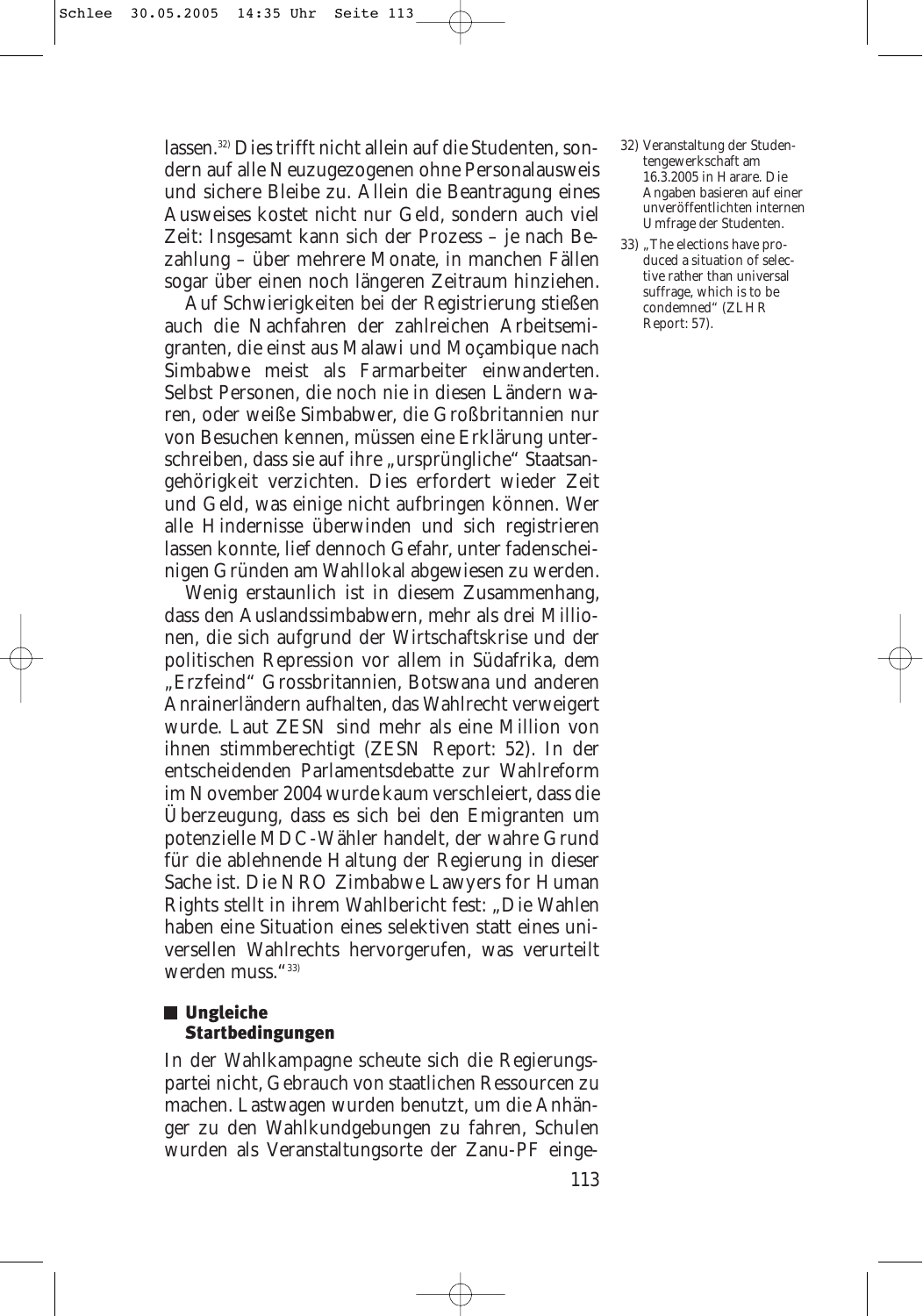setzt und Hubschrauber dienten dem Präsidenten als Transportmittel. In den Schulen verteilte der Präsident um die 1000 Computer, die aus privater Hand stammen sollen, aber zum Zeitpunkt des Besuchs Mugabes nur als Wahlgeschenke interpretiert werden konnten (ZESN Report: 38f.). Bekannt ist auch, dass bei Wahlveranstaltungen der Regierungspartei dringend benötigte landwirtschaftliche Produkte (z.B. Dünger) und Fahrräder verteilt wurden (ZESN Report: 34). Anderen wurde auch Land versprochen. Herausragend war allerdings die Politisierung von Nahrungsmitteln, die Einschüchterungskampagne durch Anhänger der Regierungspartei und der gezielte Einsatz öffentlicher Medien.

# *Die Macht der Propaganda*

Von den staatlich kontrollierten Medien wurde aufgrund einer neuen Verordnung für die Wahlperiode (33 Tage vor Wahltag) eine "ausgewogene, faire, vollständige und genaue" Berichterstattung erwartet, was sie jedoch bei weitem nicht erfüllten. Diese temporäre Kehrtwende der simbabwischen Medienpolitik ist vor dem Hintergrund der SADC-Richtlinien zu sehen, denen zufolge allen Parteien "gleicher Zugang zu den staatlich kontrollierten Medien" gewährt werden müsse.34) Dennoch sind die Senderechte immer noch ausschließlich staatlichen Anbietern vorbehalten, die diese ungehemmt für Propagandazwecke einsetzen. Darüber hinaus wird die freie Meinungsäußerung immer noch massiv von Gesetzgebungen wie AIPPA (Access to Information and Protection Privacy Act) eingeschränkt. Wie ungleich die Startbedingungen für Regierungspartei und Opposition im Wahlkampf waren, zeigen Ergebnisse der Organisation Media Monitoring, denen zufolge die Übertragungszeit im Fernsehen für die Zanu-PF bei 83 Prozent und für die MDC bei 13 Prozent lag. Ein ähnliches Bild zeigt sich bei der regierungstreuen Zeitung *The Herald*. 35) Die Opposition beschwert sich nicht nur über ungenügende Berichterstattung, sondern auch über bewusste Falsch- und Fehlinformation der Wähler über Vorhaben der Opposition (siehe MDC Stolen: 15–18).

# *Zuckerbrot und Peitsche*

Die Regierung hat sich die drohende Hungerkatastrophe geschickt zunutze gemacht. Auch wenn die 114

- 34) SADC-Guidelines: http:// www.sadc.int/index.php2 action=a1001&page\_id= doc\_political\_affairs  $(01.\overline{05}.2005).$
- 35) Die Medienlandschaft Simbabwes wird von der staatlichen *Zimbabwe Broadcasting Holdings* (ZBH) dominiert, die als einzige Radio- und Fernsehprogramme kontrolliert. Obwohl es bei den Printmedien auch unabhängige Anbieter gibt, ist ihre Auflage weitaus geringer. Zudem gibt es seit Schließung der *Daily News* im September 2003 keine unabhängige Tageszeitung mehr. Siehe ZLHR Report: 14f; ZESN Report: 36–38.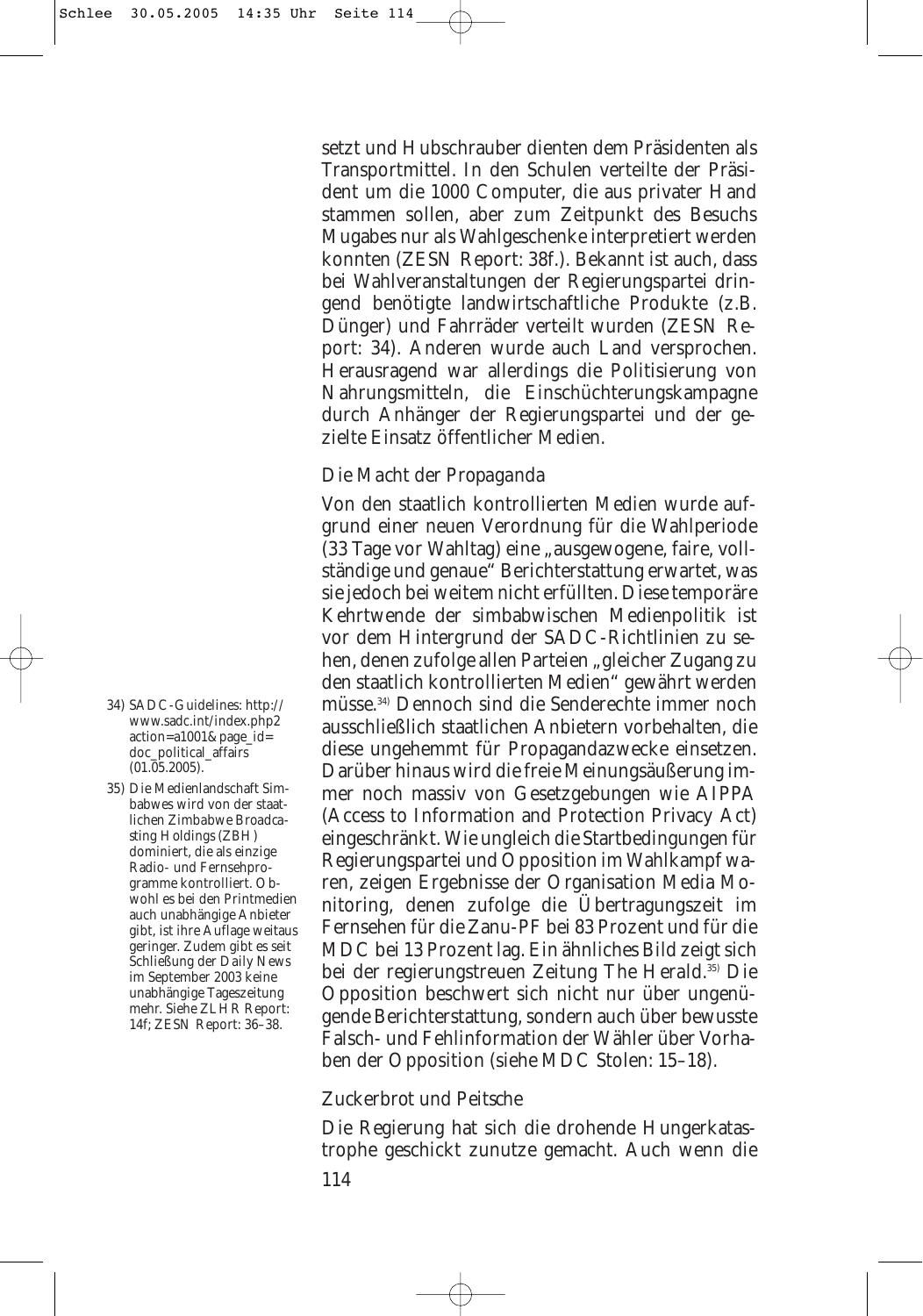Lebensmittelknappheit die Hauptmotivation für Kritik an der Regierung selbst in ländlichen Gegenden war und die Sympathien für die MDC enorm vergrößerte, so verstand es die Regierung, diesen Nachteil in einen Vorteil zu verwandeln. Die Stimmabgabe für die Opposition sollte durch die Politisierung von Nahrungsmitteln wie durch eine Einschüchterung der Wähler verhindert werden. Beide Elemente waren mehr noch als die Medienpropaganda zentrale Bausteine zur Vorbereitung der Wahlen.

Was die Instrumentalisierung von Nahrungsmitteln anbetrifft, berichteten Wahlbeobachter, dass in jedem Wahlkreis Nahrungsmittelhilfe bei Stimmabgabe für die Zanu-PF versprochen wurde.36) Andererseits wurde mit dem Entzug derselben, wenn dieser Aufforderung nicht nachgekommen werde, gedroht (bereits vor den Wahlen war ein Parteibuch der Zanu-PF bei der Verteilung von Nahrungsmitteln mehr als wertvoll). Diese Taktik war einfach und effektiv zugleich, denn, was die meisten Simbabwer im Vorfeld der Wahl bewegte, waren *bread and butter issues*, die Befriedigung der Grundbedürfnisse. Unklar blieb auch, ob der von Kandidaten der Zanu-PF bei Wahlveranstaltungen verteilte oder zu niedrigen Preisen erwerbliche Mais dem Vorrat der Partei oder des Staates entstammte.

Eine andere wirkungsvolle Waffe war die Einschüchterungstaktik der Regierung. Dass die neu gewonnenen Freiheiten kurz vor den Wahlen nicht vollkommen und nicht flächendeckend waren, demonstriert der Wahlbericht der National Constitutional Assembly, der Informationen aus der Vorwahlzeit für 105 von 120 Wahlkreisen zusammengetragen hat. Demzufolge konnte die Regierungspartei doppelt soviele Wahlveranstaltungen wie die Opposition abhalten. In vier Fünfteln der untersuchten Wahlkreise war es nicht erlaubt oder aus Angst vor Übergriffen nicht möglich, Abzeichen der Opposition, T-Shirts, Kappen u. ä. zu tragen. In drei Vierteln der Wahlkreise konnten keine Wahlplakate aufgehängt werden, meist handelte es sich hierbei um Plakate der Opposititionspartei (NCA, Final Report: 6). In sechs von zehn Berichten wird darüber hinaus berichtet, dass das Singen von Wahlslogans und die Teilnahme an Parteiveranstaltungen vor allem von Mitgliedern 36) Pressekonferenz mit Reginald Machaba-Hove von ZESN am 3.4. 2005.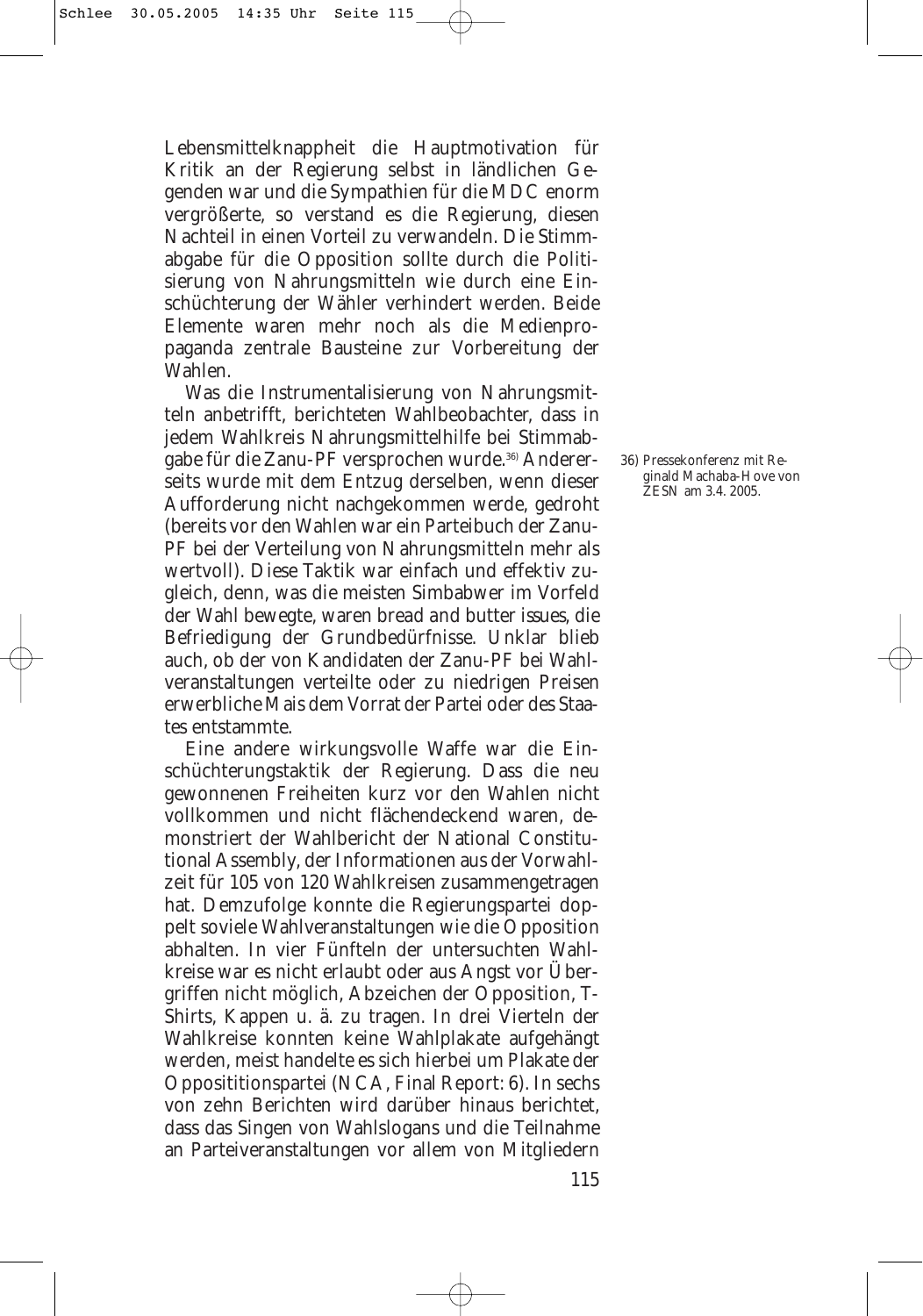- 37) Die "Kriegsveteranen", viele von ihnen zu jung, um tatsächlich im Unabhängigkeitskrieg gekämpft haben zu können, verbreiteten bei früheren Wahlen Angst und Schrecken.
- 38) "It is important to stress here that political violence is not synonymous only with physical violence, but, in a country that has experienced high levels of physical violence in the past, must also reflect various other forms of violence such as hate speech, threats, and intimidation" (NCA: Final Report: 8).
- 39) NCA: Final Report: 9, siehe Anhang. 40 Prozent der Folteropfer gehören der MDC, 14 Prozent der Zanu-PF an (NCA: Final Report: 8).

der Zanu-PF erzwungen wurde (NCA: Final Report: 7). Personenkontrollen durch Mitglieder der Regierungspartei, wie ihrer Jugendorganisation, von Polizei- und Sicherheitskräften, sogenannten *war veterans,* dienten der Machtdemonstration und der Einschüchterung.37) Ausgangssperren waren vielerorts üblich und Milizen führten gerade bei MDC-Anhängern Buch über Namen und nächtliche Zielorte. Einschüchterung und Hassreden wurden aus drei Vierteln der untersuchten Wahlkreise berichtet, wieder zeigen sich Zanu-PF-Befürworter in über der Hälfte der Fälle für verbale Attacken gegen die Opposition verantwortlich (NCA: Final Report: 9). Diese Formen der Einschüchterungen, die bis hin zu Morddrohungen gegen Kandidaten und Parteigänger der Opposition führten, waren offensichtlich fast ebenso wirkungsvoll wie physische Gewalt.

Im Abschlussbericht der NCA wird betont, dass aufgrund jahrelang praktizierter physischer Gewalt, Folter, Einschüchterungen und Drohungen ein "psychologischer Schaden" in der Bevölkerung entstanden ist. Diese Konstellation habe zu einem politischen Klima geführt, das die Abhaltung freier und fairer Wahlen unmöglich machte (NCA: Final Report: 3). Weiter wird ausgeführt:

"An dieser Stelle muss hervorgehoben werden, dass politische Gewalt nicht einzig und allein mit physischer Gewalt gleichzusetzen ist. In einem Land hingegen, das in der Vergangenheit einen hohen Grad an physischer Gewalt erlebt hat, müssen verschiedene Formen der Gewalt wie Hassreden, Drohungen und Einschüchterungen berücksichtigt werden" (NCA: Final Report: 8).<sup>38)</sup>

Vorkommnisse dieser Art wurde in 90 Prozent der Wahlkreise festgestellt, wobei knapp die Hälfte der Täter der Zanu-PF und knapp ein Fünftel der Fälle der Parteijugend und den Polizeikräften zuzuschreiben sind, während sich die Opfer meist unter den Sympathisanten der MDC finden.39)

Innerhalb von zwei Monaten, Februar und März, wurden von der National Constitutional Assembly mithilfe standardisierter Fragebögen "Election Irregularities" (EI), Wahlregelverstösse, wie die in Tabelle 2 genannten, ermittelt.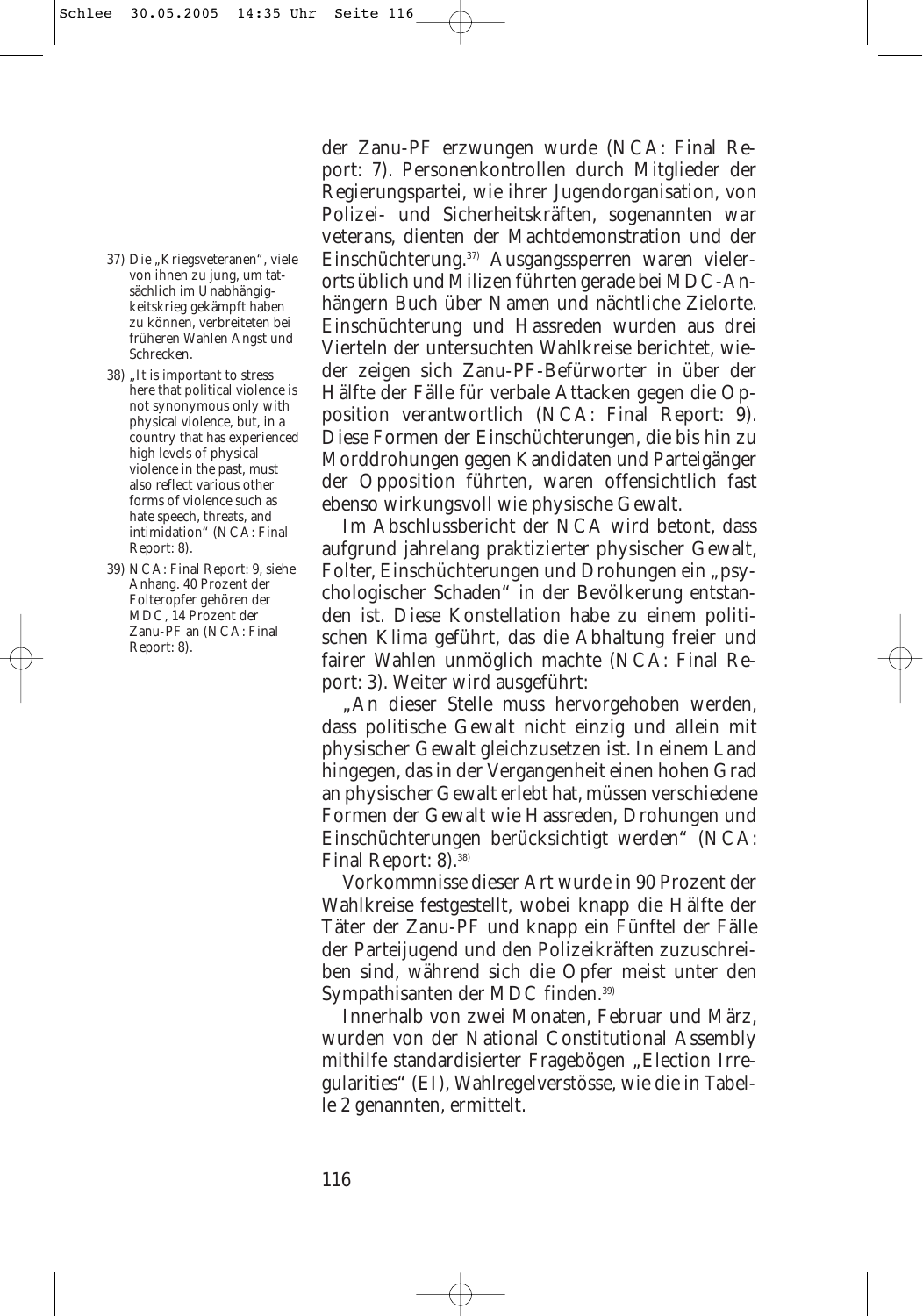#### Tabelle 1: Berichtete Gewalttaten

| <b>Gewalttat</b>           | <b>Berichte (in Prozent)</b> |
|----------------------------|------------------------------|
| Entführung                 | 8                            |
| <b>Tätliche Angriffe</b>   | 35                           |
| Versuchter Mord            | 8                            |
| Todesdrohungen             | 21                           |
| Verschleppung              | 13                           |
| Mord                       | 5                            |
| Eingentumsverletzungen     | 13                           |
| Sexuelle Übergriffe        | 11                           |
| Schließung von Schulen     | 6                            |
| Folter                     | 17                           |
| Ungesetzliche Verhaftung   | 22                           |
| Ungesetzliche Inhaftierung | 13                           |

Quelle: NCA: Final Report: 8

#### Tabelle 2: Summe der Unregelmäßigkeiten in allen Provinzen im Jahr 2005

| Wahlunregelmäßigkeit                                   | <b>Berichte (in Prozent)</b> |
|--------------------------------------------------------|------------------------------|
| Beeinträchtigung<br>der Vereinsfreiheit                | 85                           |
| Beeinträchtigung<br>der Versammlungsfreiheit           | 68                           |
| Beeinträchtigung<br>der Bewegungsfreiheit              | 77                           |
| Beeinträchtigung<br>der Meinungsfreiheit               | 89                           |
| <b>Politische Gewalt</b>                               | 90                           |
| Unstimmigkeit über<br>Wahlverfahren                    | 79                           |
| Fehlende Wahlerziehung                                 | 58                           |
| Politische Instrumentalisierung<br>von Nahrungsmitteln | 74                           |
|                                                        |                              |

Quelle: NCA Final Report: 5

Eine Rangliste ergibt, dass in keiner der Provinzen ein für die Abhaltung freier und fairer Wahlen günstiges Klima herrschte (NCA: Final: 3).<sup>40)</sup> Am kritischsten wird die Situation in Harare und Mashonaland, einer Gegend, die als von der Zanu-PF kontrolliert gilt, beschrieben.

40) Siehe zu folgendem Abschnitt NCA: Final: 21. Unter Wahlklima wird ein Kongolomerat zusammengesetzt aus Verletzungen von Grundrechten wie Versammlungs-, Bewegungs-, und Meinungsfreiheit, der Grad politischer Gewalt, der Missbrauch von Nahrungsmitteln für politische Ziele, der Stand der Wählererziehung und die Häufigkeit von Auseinandersetzungen über das Prozedere der Wählerregistrierung verstanden.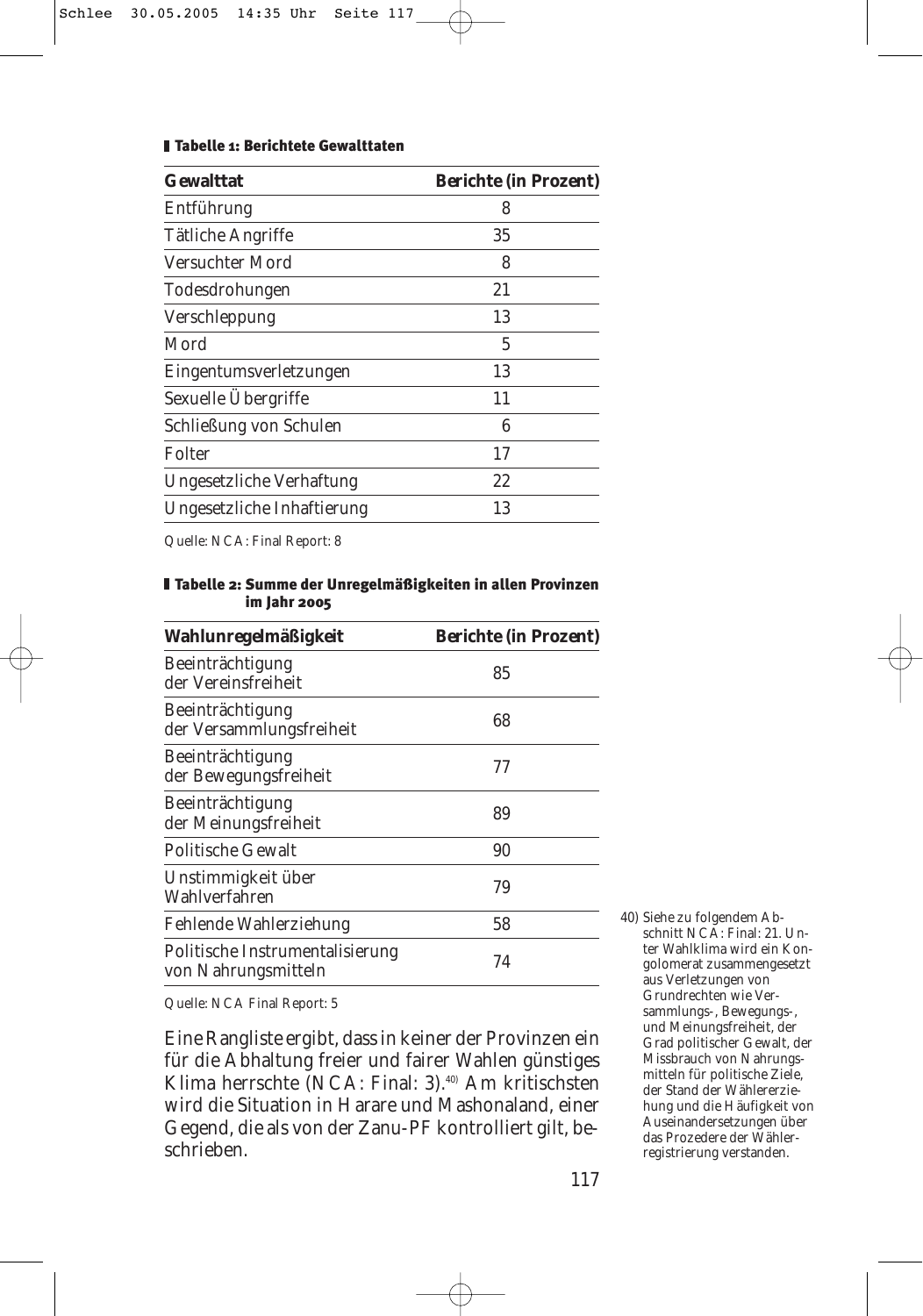

#### Schaubild 1: Wahlunregelmäßigkeitsskala: Provinzen (Februar und März)

Quelle: NCA: Consolidated Report: 5

41) Dies traf noch vor Beginn des Wahlkampfs auf die gesamte Provinz Mashonaland Central zu. Nur wer über eine Mitgliederkarte der Zanu-PF verfügte, konnte sich ungehindert bewegen. Auch zivile Organisationen hatten keinen Zugang (ZESN Report: 34).

Eines der interessantesten Ergebnisse des Berichts ist die direkte Verbindung zwischen der Präsenz von Milizen (Begriff, der für "Kriegsveteranen", Jugendmilizen und Parteijugend verwendet wird) und einem Anstieg von Gewaltakten (NCA: Final Report: 3, siehe Anhang, Tabelle 6).

Ihr Treiben ist in der Hälfte der Wahlkreise bekannt (NCA: Final Report: 10). Vielerorts bestimmen sie, was Gesetz ist und deklarieren sogenannte *no-go areas*, insbesondere für Anhänger der MDC.41) Erstaunlicherweise scheinen sie im Gegensatz zu den letzten Wahlen, wo sie für ihre brutalen Gewaltakte mehr als gefürchtet waren, ihren Fokus vom Land in die Städte verlagert zu haben. Waren sie noch 2002 nahezu flächendeckend im ländlichen Raum zu finden, so wird jetzt nur noch in 30 Prozent der ländlichen Wahlkreise von Stützpunkten der Milizen berichtet. Dafür ist ihre Zahl in den Städten auf knapp 70 Prozent gestiegen. Vergleicht man die Wahlunregelmäßigkeiten, so zeigt sich, dass der Prozentsatz von Verletzungen der Grundrechte in den Städten höher liegt als auf dem Land. Möglicherweise eine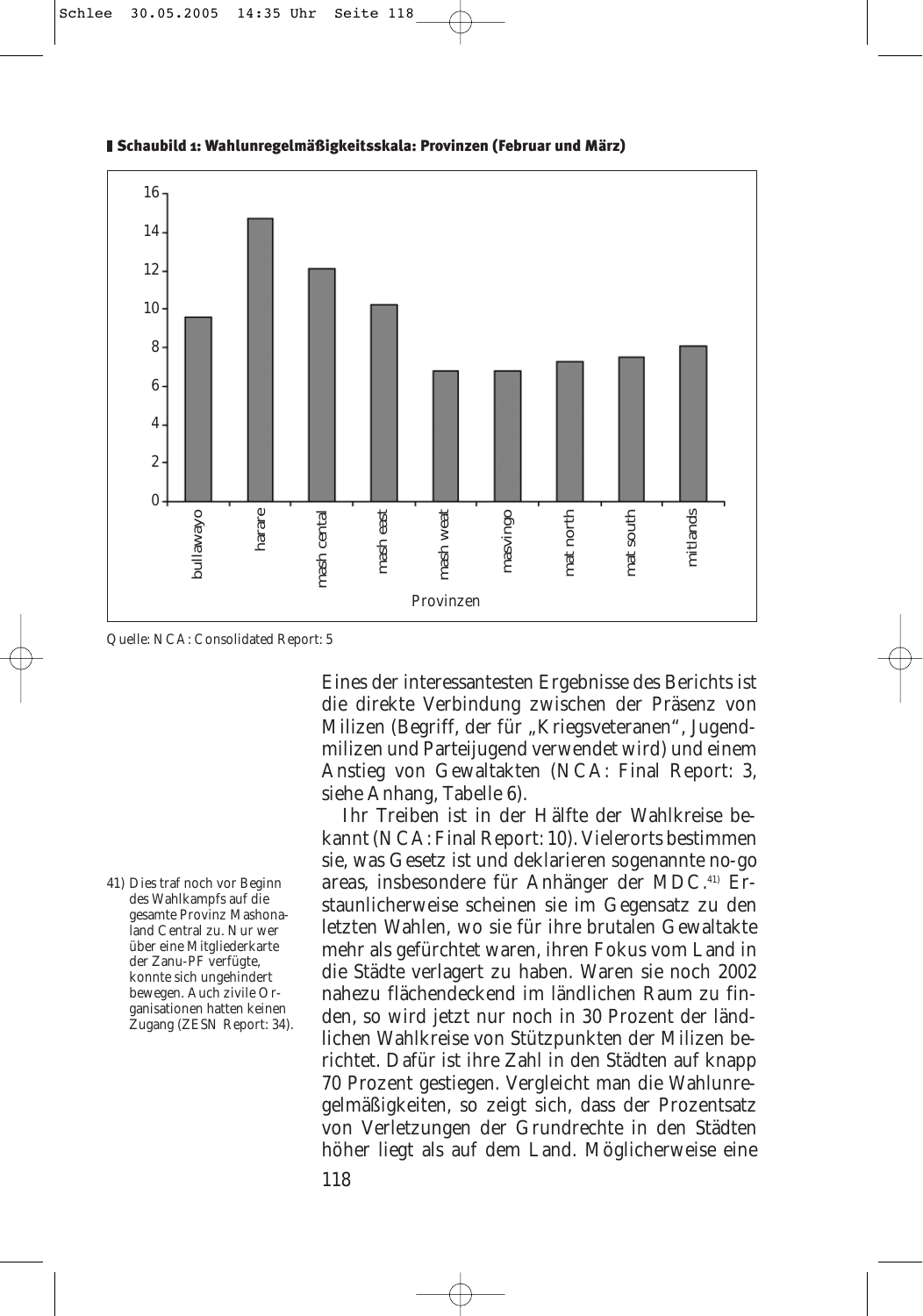simple Erklärung für die geringe Wahlbeteiligung in den urbanen Gebieten, so mutmaßen die Autoren (NCA: Final Report: 10, siehe Anhang, Tabelle 7). Dem muss jedoch entgegengehalten werden, dass die Wählerbasis der MDC in den Städten auch aufgrund parteiinterner Fehler und Streitigkeiten geschrumpft ist (siehe weiter unten). Für die Situation auf dem Lande stellen die Autoren fest, dass in Wahlbezirken, in denen die MDC Stimmen verloren hat, die Verletzungen von Grundrechten und Vorfälle von Gewalt verbreiteter sind als anderswo: "Die MDC hat je nach Umfang des gesetzeswidrigen Drucks von ZanuPF-Anhängern Stimmen gewonnen oder verloren."42)

Wie diesen Ausführungen entnommen werden darf, kann trotz eines ruhig verlaufenen Wahltags nicht von der Abhaltung "freier und fairer" Wahlen ausgegangen werden. Hervorgehoben werden muss, dass bei jeder Analyse eines Wahlvorgangs nicht nur der Tag der Stimmabgabe allein, sondern auch das Umfeld, in dem die Wahlen stattgefunden haben, betrachtet werden sollte. Im Falle Simbabwes muss festgehalten werden, dass das politische Klima, in dem sich das Land nun seit mehreren Jahren befindet, nicht der Abhaltung von Wahlen, in denen der "Volkswille" zur Geltung kommt, förderlich ist. Die NRO Zimbabwe Lawyers for Human Rights weist darauf hin, dass der äußere Schein oft trügt: "Apathie und rückgängige Partizipation führen dazu, dass oberflächlich betrachtet negative Auswirkungen zurückgehen und ein inkorrektes Bild von einem Simbabwe, in dem alles normal ist und die Teilnahme für jeden offen ist, abgegeben wird." (ZHRL Report: 54)43)

# **■ Ausblick**

Wie sieht die Zukunft Simbabwes nach dieser Wahl aus? Hat diese Wahl das Land verändert?

Die Regierung immerhin hat mit diesen Wahlen ihr Ziel erreicht, die ersehnte Legitimität wurde der Regierung zumindest von den afrikanischen Ländern, insbesondere vom Nachbarland Südafrika attestiert. Dass dies auf Länder der westlichen Welt nicht zutrifft, verstärkt die Kluft und die Paranoia der simbabwischen Regierung, die immer mehr auf afrikanische und in neuester Zeit auch östliche Länder als Freunde setzt. Dies sollte die Europäische Union je-

- 42) "The MDC lost or won votes according to the amount of unlawful pressure applied by ZanuPF supporters." (NCA: final report:  $20)$ ".
- 43) "Apathie and non-participation have the effect of decreasing negative effects on the surface and providing an incorrect picture that all is well and participation is free in Zimbabwe. That is not the case" (ZHRL Report: 54). Diese Einschätzung wird durch die enorm hohen Emigrationszahlen – mindestens ein Fünftel der Bevölkerung, wenn nicht weitaus mehr – noch verhärtet.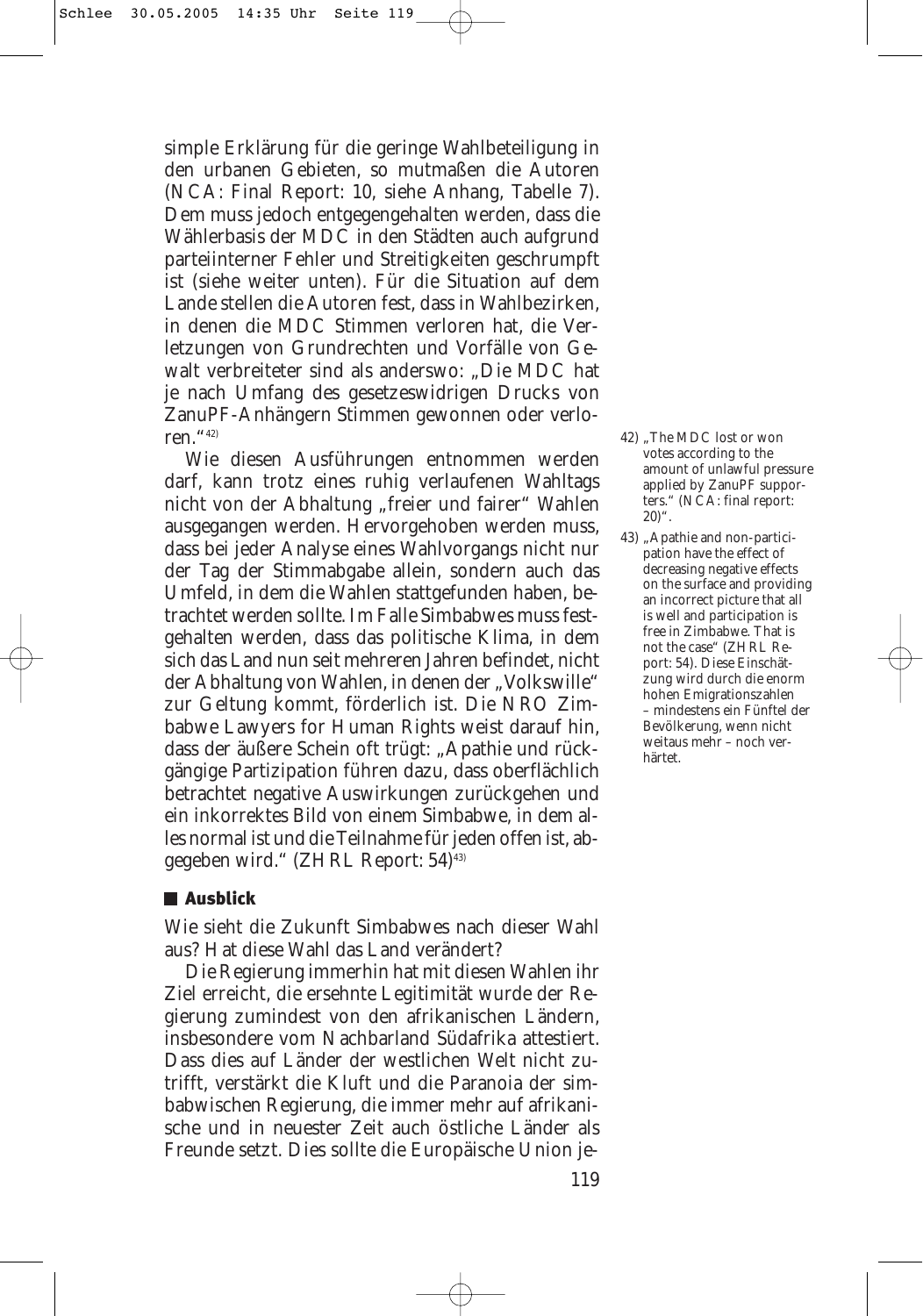doch nicht daran hindern, weiter auf die Einhaltung internationaler Normen und Standards, die von der SADC und der AU selbst aufgestellt und unterzeichnet wurden, zu drängen. Mit der Zweidrittelmehrheit hat sich die Zanu-PF, trotz schwindender Legitimität in der Bevölkerung angesichts der Wirtschafts- und Nahrungsmittelkrise, paradoxerweise konsolidiert. Dies liegt trotz offensichtlicher Wahlmanipulation zugunsten der Regierungspartei auch daran, dass die Opposition MDC für viele keine Alternative (mehr) darstellt. Die MDC scheint, auch wenn sie bei diesen Wahlen in den ländlichen Gebieten an Boden gewonnen hat, immer noch zu desorganisiert und mehr mit internen Auseinandersetzungen beschäftigt zu sein, als dass sie alleine politische und wirtschaftliche Reformen vorantreiben könnte. Zu schwach war auch in den Augen von Akteuren der Zivilgesellschaft die Leistung der MDC in den letzten Jahren, sei es im Parlament, sei es bei der Mobilisierung der Bevölkerung. Für eine erfolgreiche Parteiarbeit muss die Opposition tief gehende interne Umstrukturierungen vornehmen und ihre Basis in der Bevölkerung weiter ausbauen. In der Vergangenheit wurde es versäumt, zu einer Verständigung mit der Zivilgesellschaft zu kommen, was beiden Seiten geschadet und dem Regime in die Hände gespielt hat. Die Zivilgesellschaft ihrerseits war vor den Wahlen zersplittert und in weiten Teilen von der Basis abgeschnitten. Optimisten hoffen auf eine Verfassungsdebatte nach den Wahlen, die die Zivilgesellschaft eint und langfristig auch ihr Verhältnis zur Opposition klärt.

Von der Bevölkerung wurden die Wahlen 2005 mehr gefürchtet und erduldet, als dass Hoffnungen auf einen Wandel damit verknüpft worden wären. Das erklärt die trotz eines kurzen Aufflammens von Hoffnungen letztlich geringe Euphorie und die kontrollierte Distanz vieler am Wahltag. Erduldet deshalb, weil gehofft wurde, dass die Regierung nach der Wahl die Zügel wieder lockerer lassen würde und drakonische Gesetzgebungen, wie die NGO-Bill, die Regimekritiker zum Schweigen bringen soll, nicht mehr gebraucht würden.44) Optimisten hoffen auf eine Liberalisierung des Regimes, auf erneuten Dialog mit der Opposition, um die wirtschaftliche Krise des Landes zu bewältigen. Fest gesichert mit einer Zweidrittelmehrheit befindet sich die Regierung in einer

44) Tritt die NGO (Non Governmental Organisation)- Bill in Kraft, wird die ausländische Finanzierung für NROs, die im Bereich von Regierungsführung, Demokratie und Menschenrechten arbeiten, nicht mehr zugelassen. Lokale NROs müssen sich zwangsregistrieren lassen und einer Regierungskommission jederzeit Einblick in ihre Bücher gewähren. Bei Fehlverhalten kann die NRO von der Regierung aufgelöst werden.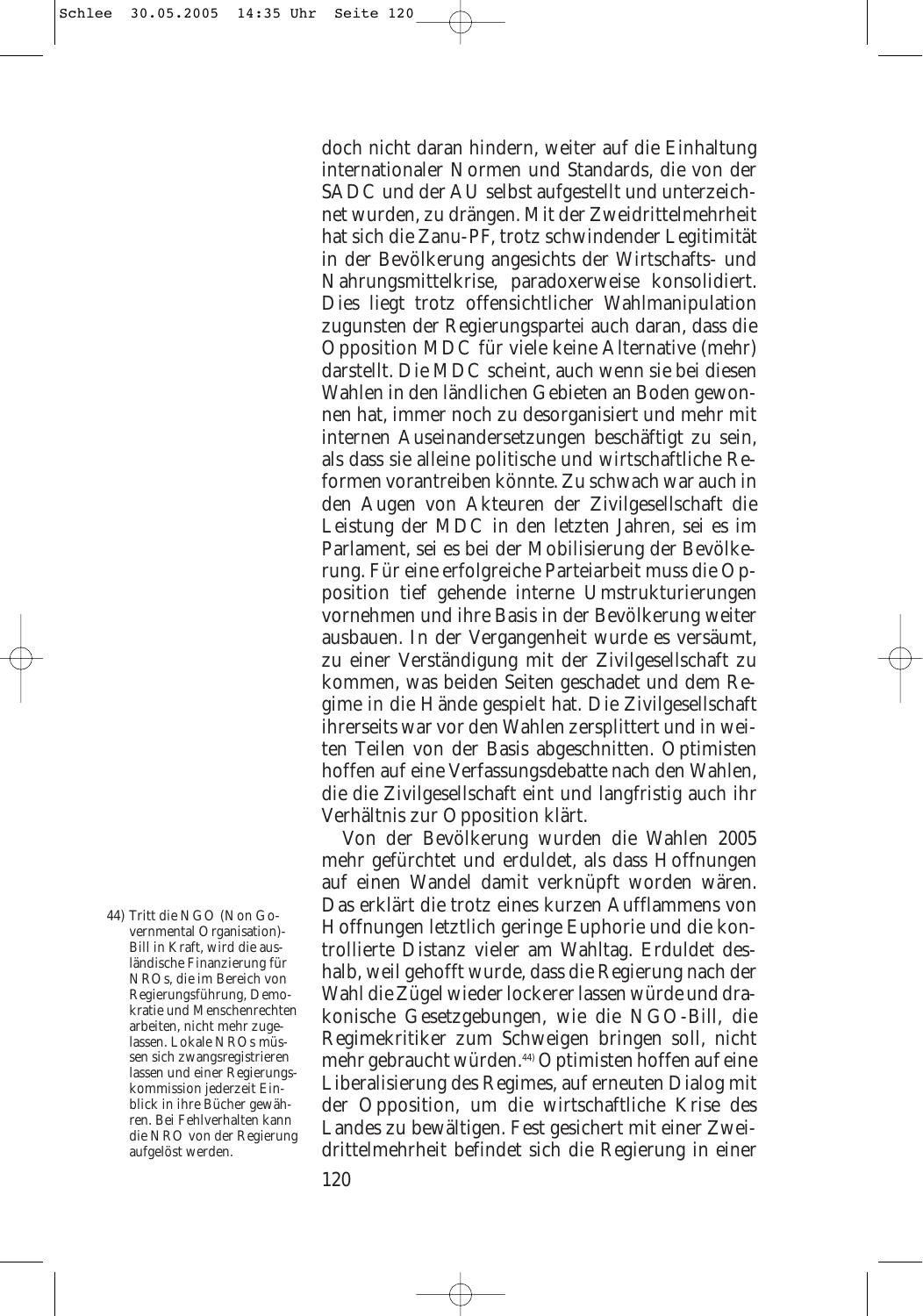komfortablen Situation, die es ihr ermöglicht, entweder Gnade walten zu lassen und die Opposition mehr als in der Vergangenheit zu integrieren oder ihr gänzlich den Rücken zuzukehren. Dass mehr für die zweite Version spricht, zeigen Äußerungen des Präsidenten vor den Wahlen. Zudem kann, solange die Nachfolgediskussion um das Amt Mugabes nicht Klarheit geschaffen hat, kein grundlegender Wandel erwartet werden. Das zeigt bereits das neugebildete Kabinett, das eher für Kontinuität als für Wandel spricht. Für die nahe Zukunft der Regierungspolitik kann von einem Balancieren zwischen einem oberflächlich geschönten Äußeren und der Kontinuität autoritärer Praktiken, wie sie für die Wahlen so typisch waren, ausgegangen werden.

Insofern begeben sich viele – Parteien, Zivilgesellschaft und Bevölkerung – wieder zurück in eine Wartesituation auf die nächsten Wahlen, werden sie nun 2008 (Termin für die Präsidentschaftswahlen) oder 2010 (Kombination von Präsidentschafts- und Parlamentswahlen) abgehalten. Die Wahlen, vor allem die niedrige Wahlbeteiligung in den Städten, sind als Stimmungsbild in einer Gesellschaft zu sehen, die von Desillusionierung, Rückzug aus dem Politischen und Hoffnungslosigkeit geprägt ist. Einziger positiver Aspekt ist der kurze Wahlkampf von ein bis zwei Monaten, in dem ein anderes Simbabwe zum Vorschein kam. Werbespots der Opposition im Fernsehen, Wahlplakate beider Parteien im ganzen Land, das öffentliche Tragen von T-Shirts der MDC führten zu einer spürbaren Veränderung und Entspannung des politischen Klimas. Anhänger beider Parteien konnten selbst beim gemeinsamen Bier beobachtet werden – eine Seltenheit, die das Land verwandelt zu haben schien und möglich machte, was manche nicht mehr für möglich gehalten hatten. Dies zeigt wieder einmal, dass die Politisierung und Polarisierung des Landes, die alle Lebensbereiche umfasst, bei der Bevölkerung auf wenig Rückhalt stößt. Wie rasch die depressive Glasglocke, die insbesondere über der Haupstadt zu hängen schien, platzen kann, haben einige kontrollierte Lockerungen des Regimes gezeigt. Insofern hat sich, auch wenn die Simbabwer in den Tagen nach der Wahl nicht wie die Ukrainer auf die Straße gegangen sind, in diesen wenigen Wochen mehr verändert als lange zuvor. Die Frage ist, ob dieser kurze Stim-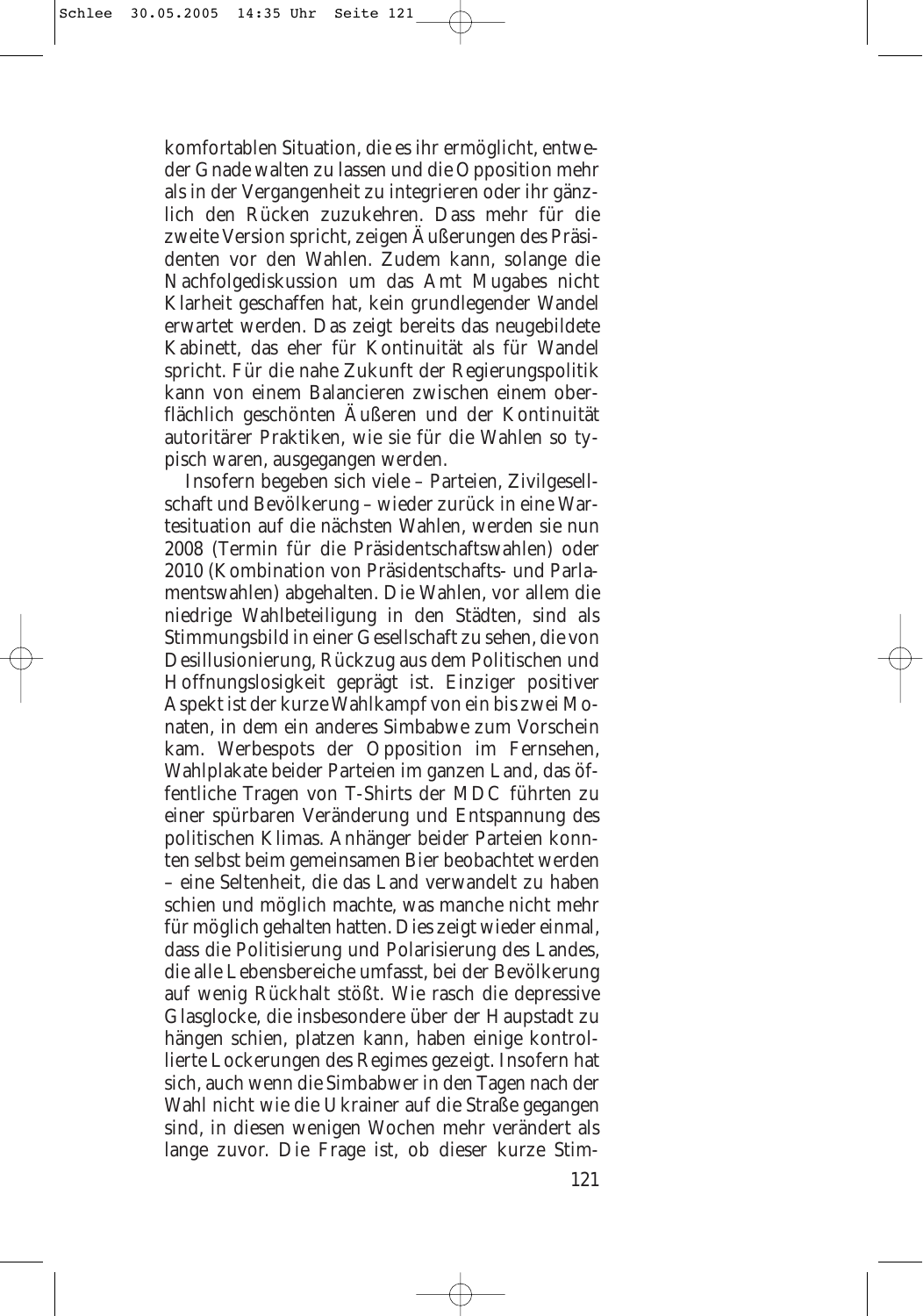- 45) .I am asking people to defend their right to vote. We have been using the legal route and that route has failed. We are not going to use it this time." Morgan Tsvangirai auf einer Pressekonferenz vom 1.4.2005.
- 46) Dass diese Annahme nicht unberechtigt ist, bekamen die Frauen der NRO Women in Zimbabwe Arise (WOZA) am eigenen Leib zu spüren. Über 300 Frauen, die die Wahlergebnisse friedlich mit Gebeten und Gesängen an einem zentralen Platz in Harare abwarten wollten, wurden brutalst zusammengeschlagen und inhaftiert.Interview mit Brian Raftopolous vom 5.4.2005.
- 47) Interview mit Brian Raftopolous vom 5.4.2005.

mungswandel als Grundstein für Veränderung dienen kann. Dies ist insofern zweifelhaft, als sich die Kritik an der Regierung von Teilen der ländlichen Bevölkerung vor allem auf deren Unfähigkeit zur Gewährleistung von Nahrungsmittelsicherheit nährte. Kann die MDC hieraus Kapital schlagen oder ist die Niedergeschlagenheit nach erneut enttäuschten Hoffnungen grösser und der Rückzug ins Private bald komplett? Der erste Eindruck von der MDC war, nicht zum ersten Mal, enttäuschend, obwohl ihr Anführer, Morgan Tsvangirai, kurz nach den Wahlen verlauten liess: "Ich rufe die Leute dazu auf, ihre Stimme zu verteidigen. Wir haben den legalen Weg beschritten und dieser Weg ist gescheitert. Wir werden ihn dieses Mal nicht beschreiten."45) Bisher sind dieser Rede jedoch keine für die Öffentlichkeit sichtbaren Schritte gefolgt. Dass die Hoffnung mancher externer Beobachter auf eine simbabwische Ukraine überzogen und realitätsfremd waren, zeigen ein Blick in die Geschichte des Landes und die Reaktion der Simbabwer auf Machtdemonstrationen des Regimes. Traumatisiert, so die Meinung vieler, sei die Bevölkerung vom Bürgerkrieg, vom Massakern in Matabeleland und vom brutalen Umgang mit Anhängern der Opposition. Die meisten sind fest davon überzeugt, dass die Regierung ihre geschickt dosierten und zum Teil inszenierten Drohgebärden wahr macht und bei einer Massendemontration rücksichtslos gegen die Bevölkerung vorgehen würde.46)

Die "Normalisierung eines autoritären Regimes", so Brian Raftopolous, ist im Vormarsch. Wahlen, auch wenn sie manipuliert worden sind, führen weder zu Massen- noch überhaupt zu substanziellen Demonstrationen.47) Diese Wahlen geben Einblick in ein Land, in dem in Zeiten wirtschaftlichen Niedergangs jeder auf das Überleben seiner eigenen Familie achtet, Platz für gesellschaftspolitisches Engagement bleibt kaum mehr. Welche politischen Kräfte dieser Entwicklung widerstehen können, ist momentan noch nicht abzusehen. In einem Umfeld von Apathie, politischer Furcht und gegenseitigem Misstrauen fällt es jedoch zwangsläufig allen Akteuren schwer, die Bevölkerung für politische Reformen zu mobilisieren. Zu groß ist die Gefahr, dass die allumfassende Resignation selbst von einem Besitz ergreift und den einzelnen handlungsunfähig zurücklässt.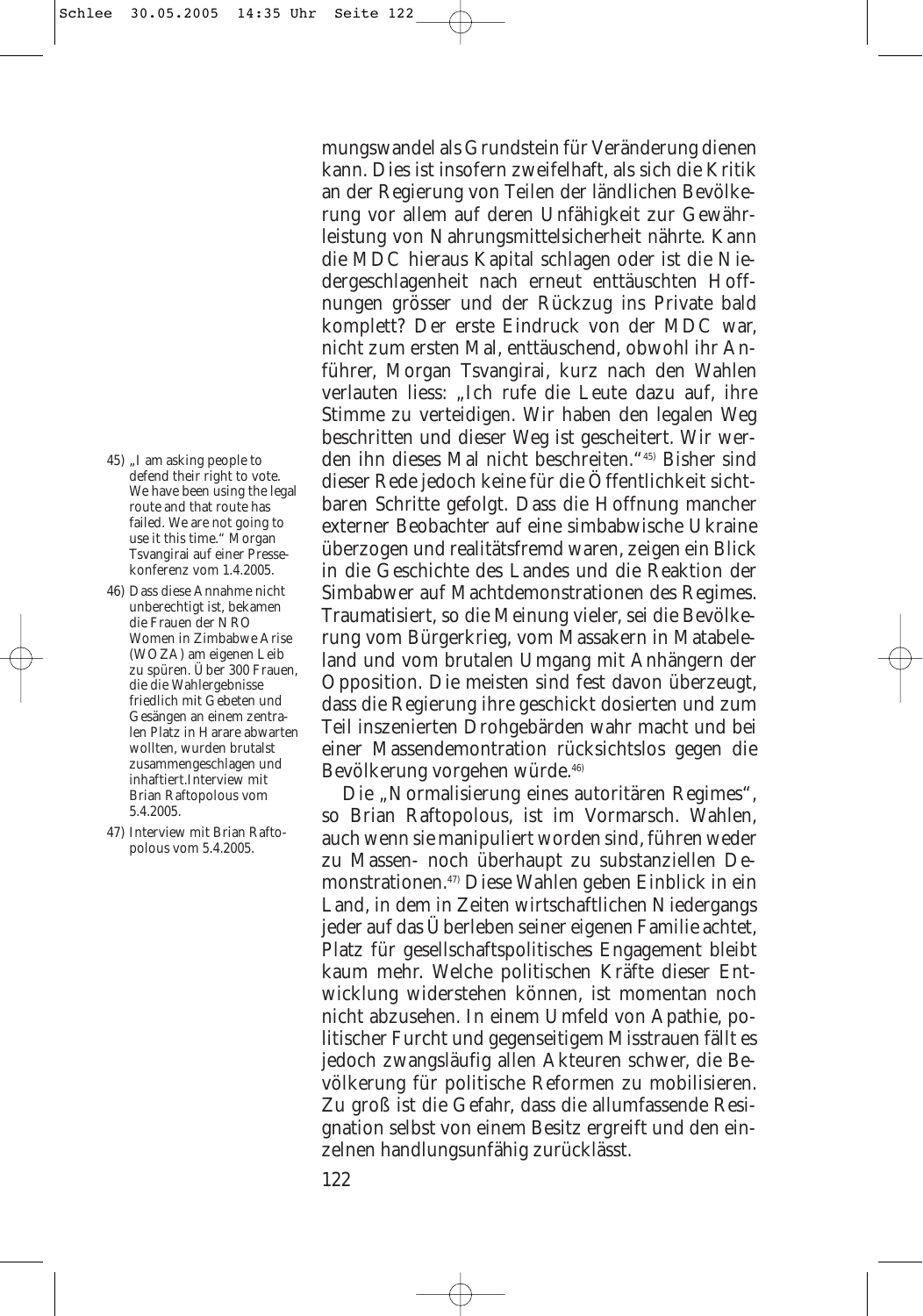Die Wahlen haben somit keine grundlegende Veränderung gebracht. Für die nahe Zukunft ist die Kontinuität der zwei Simbabwes, Produkt der Polarisierung in der Gesellschaft, zu erwarten. Während die Regierungsclique nicht einmal von einer wirtschaftlichen Krise spricht, verzweifeln andere, da sie den Eindruck haben, in einer völlig gegensätzlichen Welt zu leben.

Es scheint, dass das Fass für viele Simbabwer, trotz der Jahre galoppierender Inflation, Nahrungsmittelknappheit und 80 Prozent Arbeitslosigkeit, immer noch nicht voll genug ist, um aus der Ohnmacht und Hoffnungslosigkeit in die Aktion zu treten. Lieber bauen viele auf den Zeitfaktor und die Hoffnung, dass dieses Regime nicht ewig währen wird.

Zum momentanen Zeitpunkt muss man davon ausgehen, dass ein politischer und wirtschaftlicher Wandel noch lange auf sich warten lassen wird.

# **Quellen**

- Afrobarometer. Working Paper No. 42. The Power of Propaganda: The Public Opinion in Zimbabwe 2004. A comparative series of national public attitude surveys on democracy, markets and civil society in Africa. Hrsg. v. Chikwanha, Annie; Sithole, Tulani; Bratton, Michael. August 2004 (30 S.).
- CIA World Factbook 2005, www.cia.gov/cia/publications/ factbook/geos/zi.html#People.
- Crisis in Zimbabwe Coalition: "Burying Blair". The 2005 post election report. 14 April 2005 (33 S.), zit. als Crisis 14.5. 2005.
- Free Zim Support Group: Voters Roll Audit. Preliminary Roll. 2005 General Elections. Final report, 22 March 2005 (9 S.), zit. als Voters Roll Audit.
- Movement for Democratic Change (MDC): Stolen. How the Elections were rigged. MDC report on March 2005 Parliamentary Elections. 12 April 2005 (55 S., zit. als MDC Stolen.
- Movement for Democratic Change: http://www.mdczim babwe.org.
- Movement for Democratic Change: The Manifesto of the Movement for Democratic Change. Parliamentary Elections 2005 http://www.mdczimbabwe.org/Elections/ elections.htm.
- MDC Preliminary Report on March 2005 Parliamentary Elections, 31 March 2005, http://www.mdczimbabwe. org/Elections/reject.htm.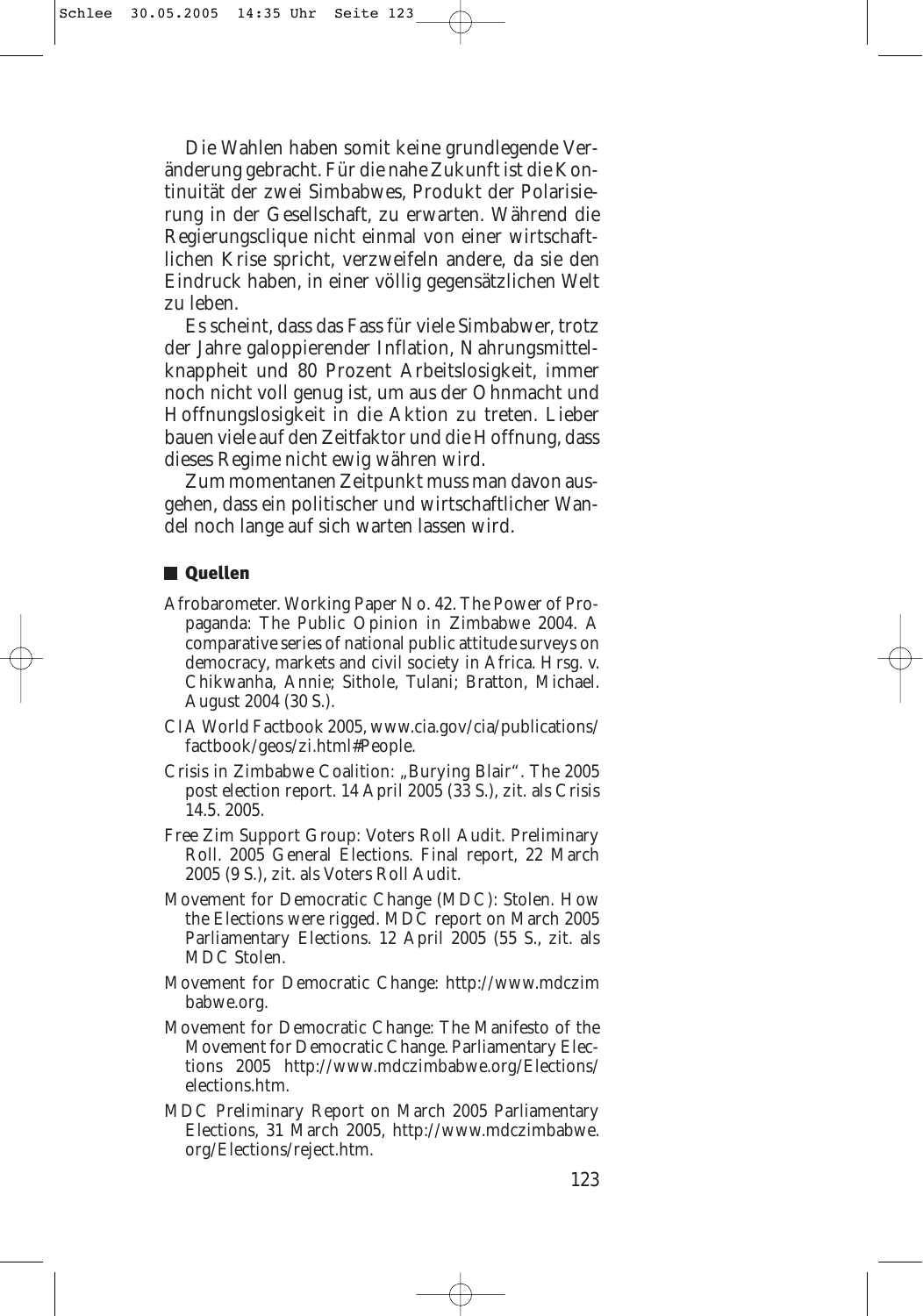- National Constitutional Assembly, Consolidated Election Climate, No. 2, March 2005 (22 S.), www.nca.org.zw, zit. als NCA: Consolidated Report.
- National Constitutional Assembly (NCA). The 2005 Parliamentary Election. Flawed, unfree and unfair! April 2005 (21 S.), zit. als NCA: Final Report.
- SADC Election Observer Mission Press Statement, by The Hon. Phumzile Mlambo Ngcuka on the Zimbabwe Parliamentary Elections Held on 31 March, 2005 (3 S.), zit. als Statement SADC.
- SADC-Guidelines: http://www.sadc.int/index.php2action  $=$ a1001&page\_id=doc\_political\_affairs (01.05.2005)
- Statement of the African Union Observer Team on the Zimbabwe Parliamentary Elections of  $31<sup>st</sup>$  of March 2005 (3 S.), zit. als Statement AU.
- Zanu-PF website: http://www.zanupfpub.co.zw.
- Zanu-PF Election Manifesto March 2005. The People's Manifesto. Message from the First Secretary and President of Zanu-PF Cde. R. G. Mugabe., siehe: http:// www.crisis.org.zw/.
- Zimbabwe Election Support Network (ZESN): Report on the Zimbabwe's 2005 General Election. Final Copy. April 2005 (56 S.), zit. als ZESN Report.
- Zimbabwe Election Support Network (ZESN): Statement 2005 Parliamentary Elections (8 S.), zit. als ZESN Statement.
- Zimbabwe Human Rights NGO Forum: It's the count that counts: Food for thought. Reviewing the pre-election period in Zimbabwe. March 2005 (17 S.).
- Zimbabwe Lawyers for Human Rights: The pre-election environment in Zimbabwe, 30 March 2005 (38 S).
- Zimbabwe Lawyers for Human Rights: Report on the March 2005 Parliamentary Elections (Zimbabwe), (78 S.), zit. als ZLHR Report.
- Allgemeine Informationen zu Zimbabwe: www. zwnews.com www.zimonline.co.za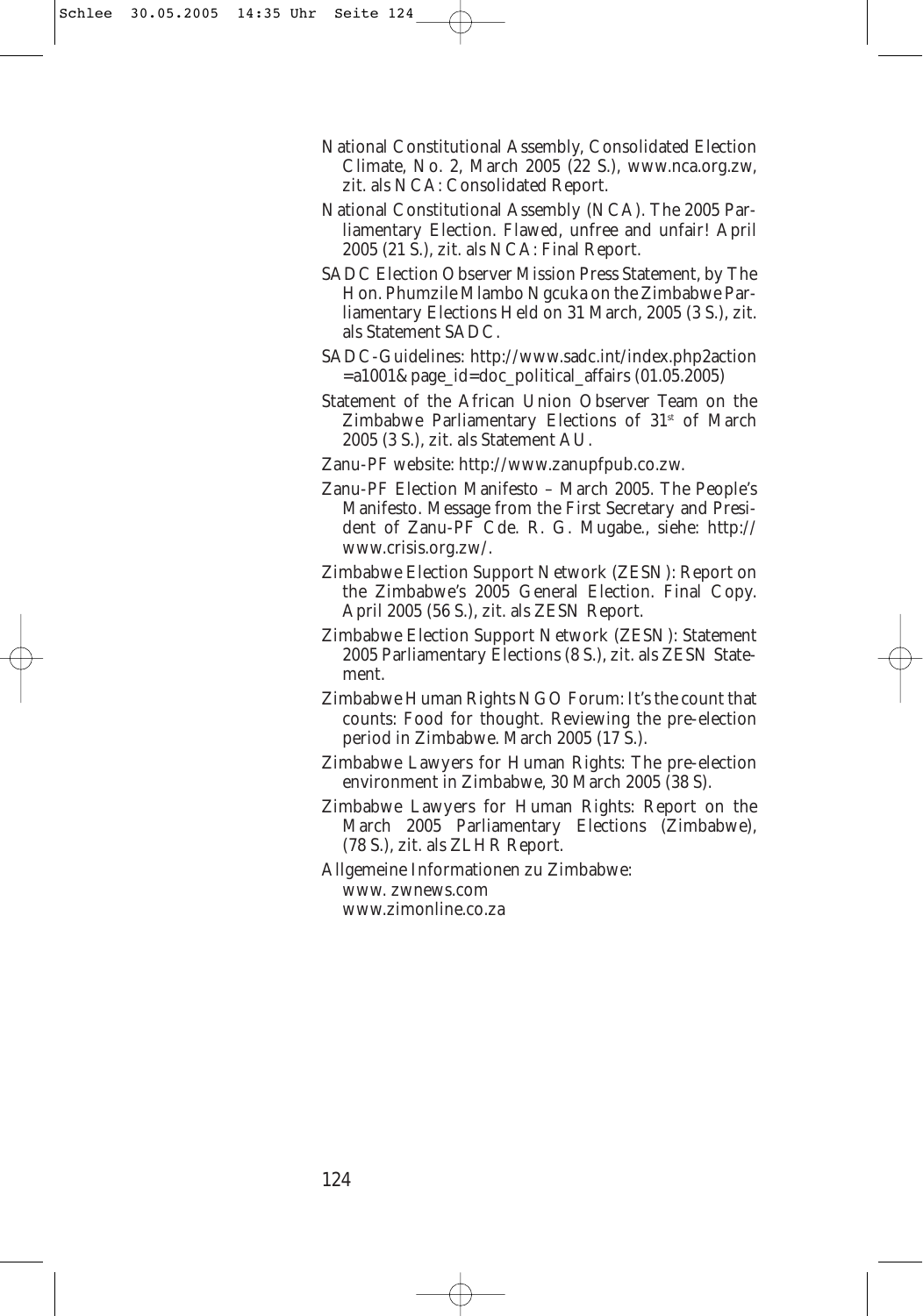# **M** Anhang

# Ergebnisse der Wahlen 2005 – Graphische Darstellungen

| Provinzen       | <b>ZANUPF</b><br>Stimmen | <b>ZANUPF</b><br><b>Sitze</b> | <b>MDC</b><br><b>Stimmen</b> | <b>MDC</b><br><b>Sitze</b> | <b>Sonstige</b><br><b>Sitze</b> |
|-----------------|--------------------------|-------------------------------|------------------------------|----------------------------|---------------------------------|
| <b>Bulawayo</b> | 22611                    | 0                             | 85454                        | 7                          | $\bf{0}$                        |
| Harare          | 112143                   | 1                             | 234138                       | 17                         | $\bf{0}$                        |
| Manicaland      | 191577                   | 13                            | 146538                       | $\overline{2}$             | $\mathbf{0}$                    |
| Mash East       | 243398                   | 13                            | 85600                        | 0                          | 0                               |
| Mash central    | 229525                   | 10                            | 43092                        | $\bf{0}$                   | $\bf{0}$                        |
| Mash West       | 200699                   | 12                            | 77942                        |                            | $\mathbf{0}$                    |
| <b>Masvingo</b> | 211435                   | 13                            | 99044                        |                            | $\mathbf{0}$                    |
| Mat North       | 58727                    | 1                             | 85883                        | $\overline{5}$             | 1                               |
| Mat South       | 70805                    | 3                             | 70033                        | 4                          | $\mathbf{0}$                    |
| <b>Midlands</b> | 228887                   | 12                            | 139386                       | 4                          | $\bf{0}$                        |
| <b>Total</b>    | 1569807                  | 78                            | 1067110                      | 41                         |                                 |

# Tabelle 3: Wahlergebnisse 2005

Quelle: ZEC, 2005; *Herald,* 4. April 2005

| Anzahl der Abgewiesenen |
|-------------------------|
| 26976                   |
| 31872                   |
| 35267                   |
| 16796                   |
| 10892                   |
| 1352                    |
|                         |

# Tabelle 4: Abgewiesene Wähler pro Provinz

Quelle: ZESN Report: 41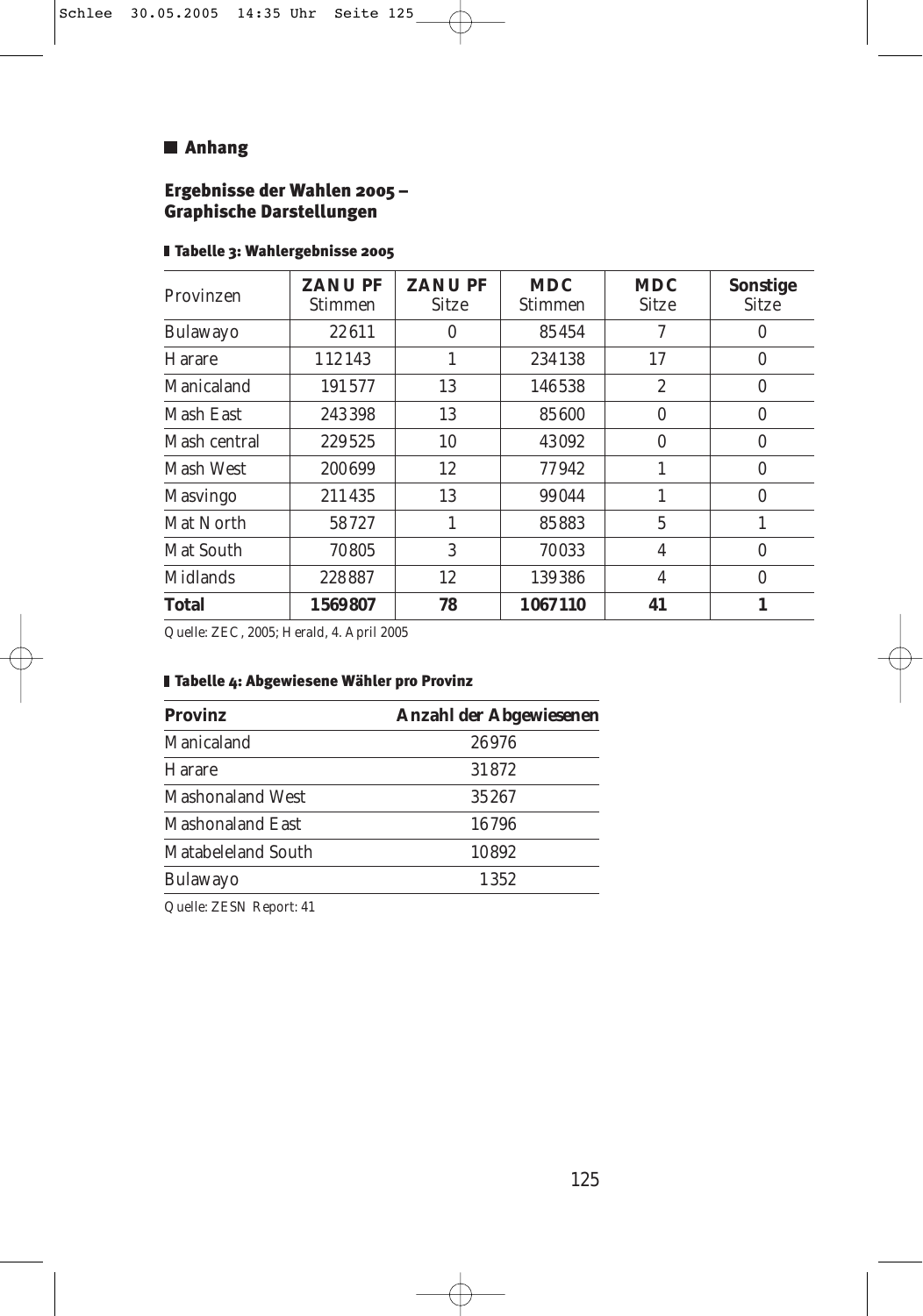|                            |         | Anzahl<br>der registrierten Wähler |      | Anzahl<br>der Wahlkreise |  |  |
|----------------------------|---------|------------------------------------|------|--------------------------|--|--|
|                            | 2000    | 2005                               | 2000 | 2005                     |  |  |
| Bulawayo                   | 357281  | 339990                             | 8    | 7                        |  |  |
| <b>Harare</b>              | 799452  | 832571                             | 19   | 18                       |  |  |
| Manicaland                 | 576404  | 686767                             | 14   | 15                       |  |  |
| <b>Mashonaland Central</b> | 418277  | 490181                             | 10   | 10                       |  |  |
| <b>Mashonaland East</b>    | 506817  | 610715                             | 12   | 13                       |  |  |
| <b>Mashonaland West</b>    | 502964  | 593354                             | 12   | 13                       |  |  |
| <b>Masvingo</b>            | 593778  | 675234                             | 14   | 14                       |  |  |
| Matabeleland North         | 317405  | 342745                             | 7    | 7                        |  |  |
| <b>Matabeleland South</b>  | 319015  | 341258                             | 8    | $\mathcal I$             |  |  |
| <b>Midlands</b>            | 658422  | 745822                             | 16   | 16                       |  |  |
| <b>TOTAL</b>               | 5049815 | 5658637                            | 120  | 120                      |  |  |

#### Tabelle 5: Anzahl registrierter Wähler und Wahlkreise 2000 und 2005

Quelle: Delimitation Commission, 2000, 2004, in: ZESN Report: 24.





Quelle: NCA: Final Report: 11